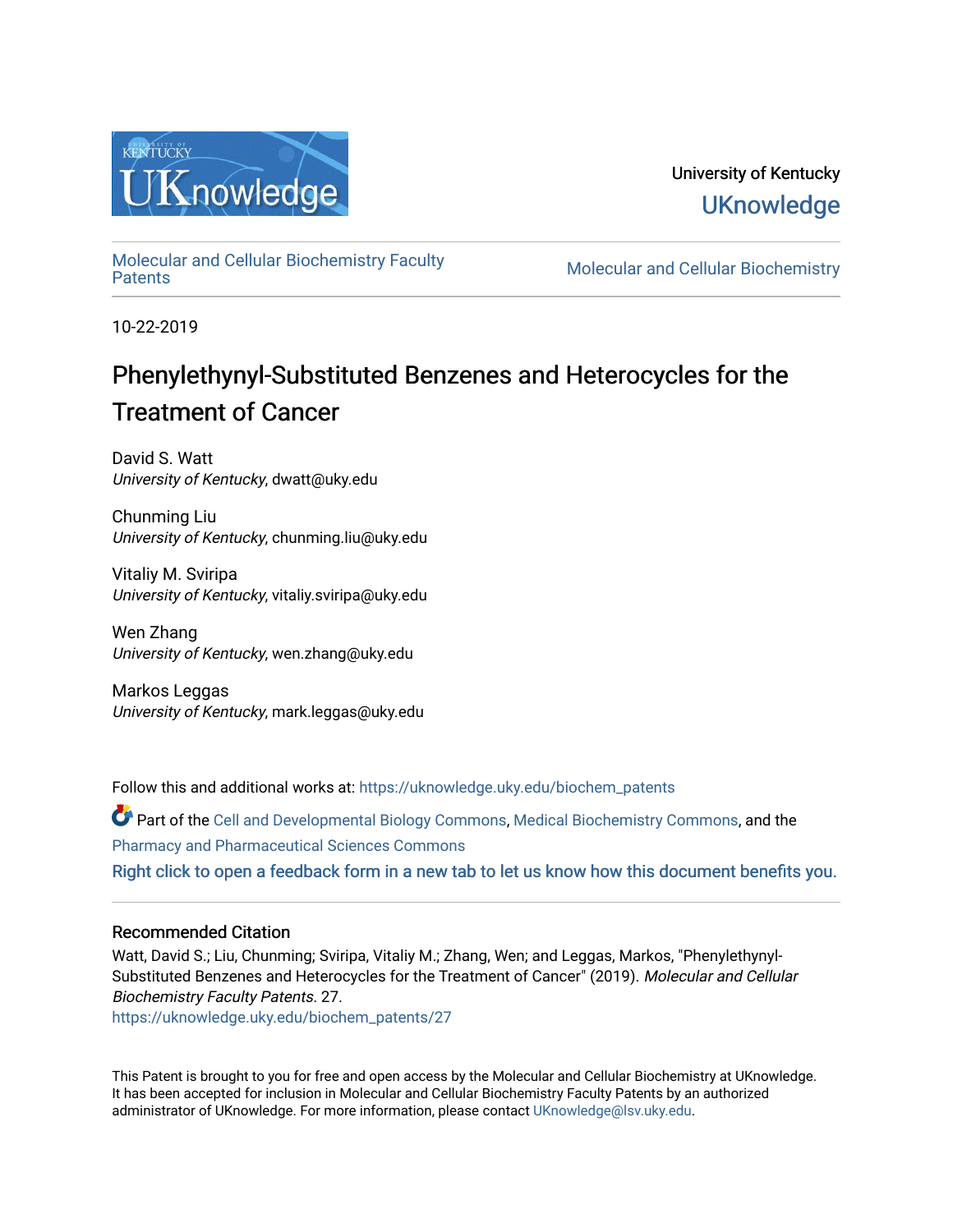

US010449186B2

## c12) **United States Patent**

### **Watt et al.**

#### (54) **PHENYLETHYNYL-SUBSTITUTED BENZENES AND HETEROCYCLES FOR THE TREATMENT OF CANCER**

- (71) Applicant: **UNIVERSITY OF KENTUCKY RESEARCH FOUNDATION,**  Lexington, KY (US)
- (72) Inventors: **David S. Watt,** Lexington, KY (US); **Chunming Liu,** Lexington, KY (US); **Vitaliy M. Sviripa,** Lexington, KY (US); **Wen Zhang,** Lexington, KY (US); **Markos Leggas,** Lexington, KY (US)
- (73) Assignee: **University of Kentucky Research Foundation,** Lexington, KY (US)
- $(*)$  Notice: Subject to any disclaimer, the term of this patent is extended or adjusted under 35 U.S.C. 154(b) by O days.
- (21) Appl. No.: **15/976,643**
- (22) Filed: **May 10, 2018**

#### (65) **Prior Publication Data**

US 2018/0369222 Al Dec. 27, 2018

#### **Related U.S. Application Data**

- (60) Provisional application No. 62/636,463, filed on Feb. 28, 2018, provisional application No. 62/523,081, filed on Jun. 21, 2017.
- (51) **Int. Cl.**

| A61P 35/00   | (2006.01) |
|--------------|-----------|
| A61K 31/45   | (2006.01) |
| A61K 31/495  | (2006.01) |
| A61K 31/40   | (2006.01) |
| A61K 31/4418 | (2006.01) |
| A61K 31/4439 | (2006.01) |
| A61K 31/4965 | (2006.01) |
| A61K 31/404  | (2006.01) |
| A61K 31/416  | (2006.01) |

## (IO) **Patent No.: US 10,449,186 B2**

## (45) **Date of Patent: Oct. 22, 2019**

| (2006.01) |
|-----------|
| (2006.01) |
| (2006.01) |
| (2006.01) |
| (2006.01) |
| (2006.01) |
|           |

- (52) **U.S. Cl.** 
	- CPC .............. *A61K 31145* (2013.01); *A61K 31140*  (2013.01); *A61K 311404* (2013.01); *A61K 311416* (2013.01); *A61K 311437* (2013.01); *A61K 3114418* (2013.01); *A61K 3114439*  (2013.01); *A61K 31147* (2013.01); *A61K 311472* (2013.01); *A61K 3114706* (2013.01); *A61K 3114725* (2013.01); *A61K 311495*  (2013.01); *A61K 3114965* (2013.01); *A61K 3115375* (2013.01); *A61P 35/00* (2018.01)
- (58) **Field of Classification Search**  CPC ....................................................... A61P 35/00 See application file for complete search history.

#### (56) **References Cited**

#### FOREIGN PATENT DOCUMENTS

| WΟ  | WO-9902497 A2 $*$ 1/1999   |           |  |  |
|-----|----------------------------|-----------|--|--|
| WO. | 03/037333 A1               | - 5/2003- |  |  |
| WΟ  | WO-2005094822 A1 * 10/2005 |           |  |  |

\* cited by examiner

*Primary Examiner* - Theodore R. West (74) *Attorney, Agent, or Firm* - Stites & Harbison PLLC; Sean P. Ritchie

#### (57) **ABSTRACT**

Halogenated phenylethynyl-substituted heterocycles that possess either an N-alkylamino or N,N-dialkylamino group attached to the heterocycle or halogenated phenylethynylsubstituted benzenes that a nitrogen-containing heterocycle attached to the benzene inhibit the proliferation cancer cells and are useful antineoplastic agents.

#### **20 Claims, 2 Drawing Sheets**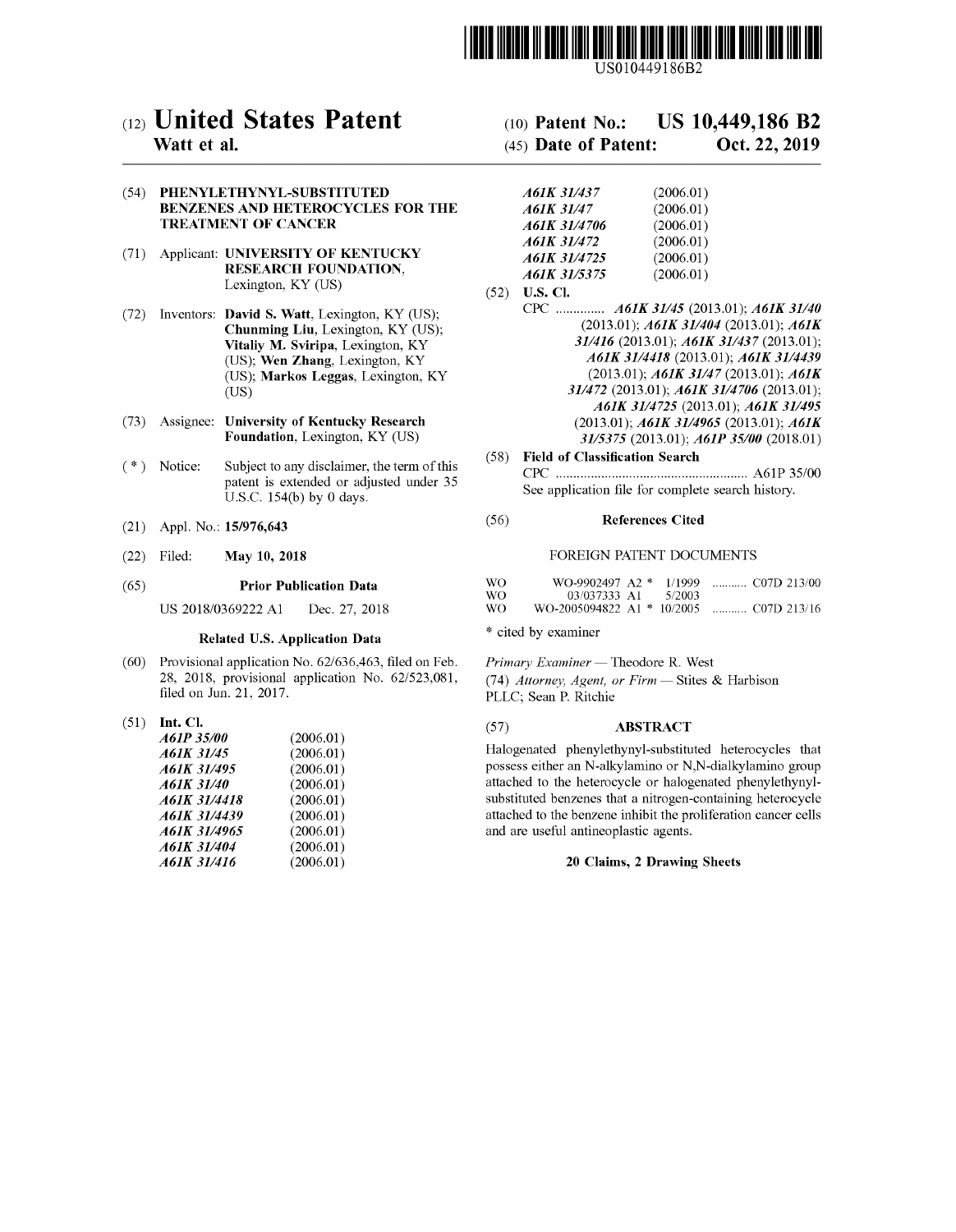

FIG. l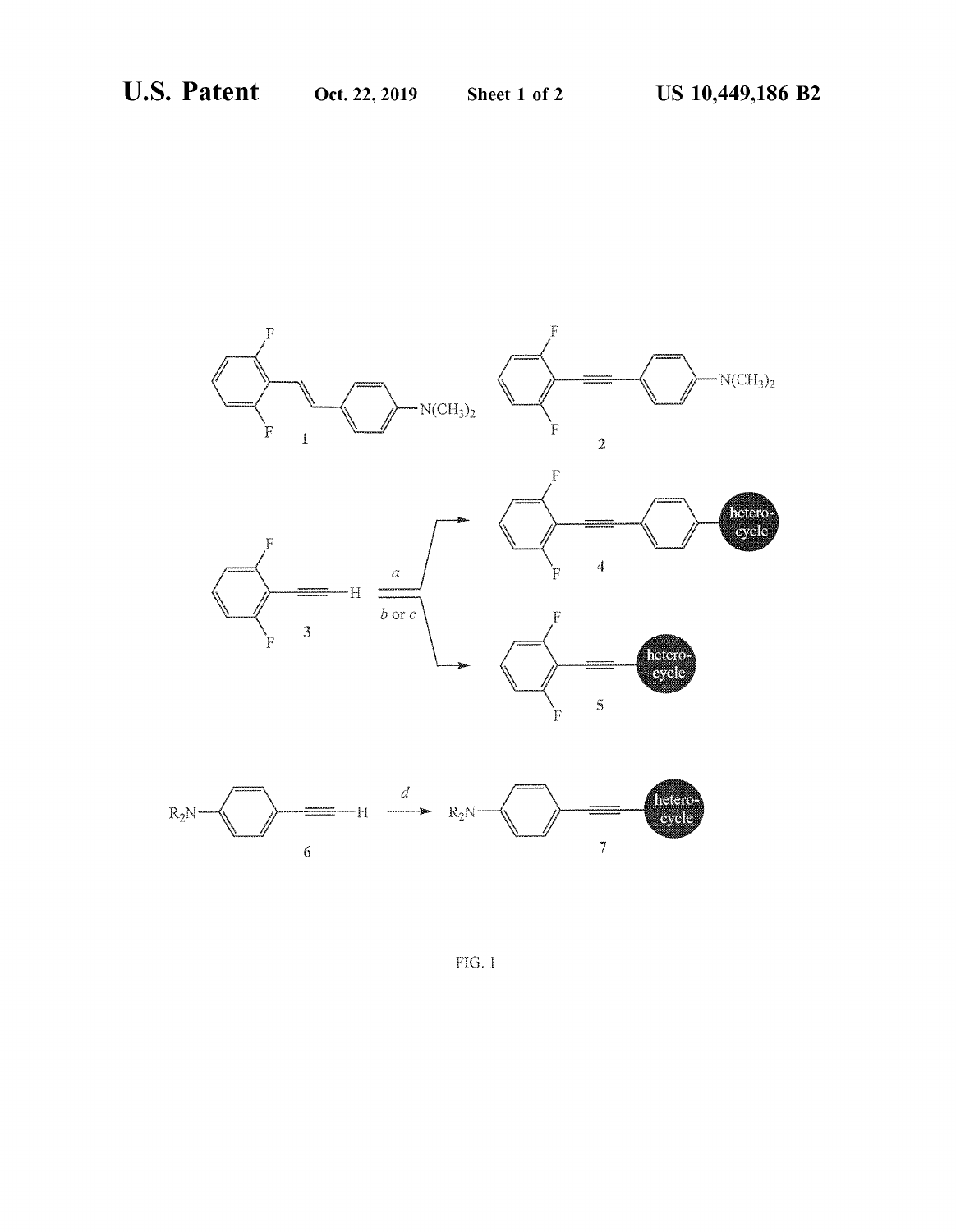

FIG. 2A

FIG. 2B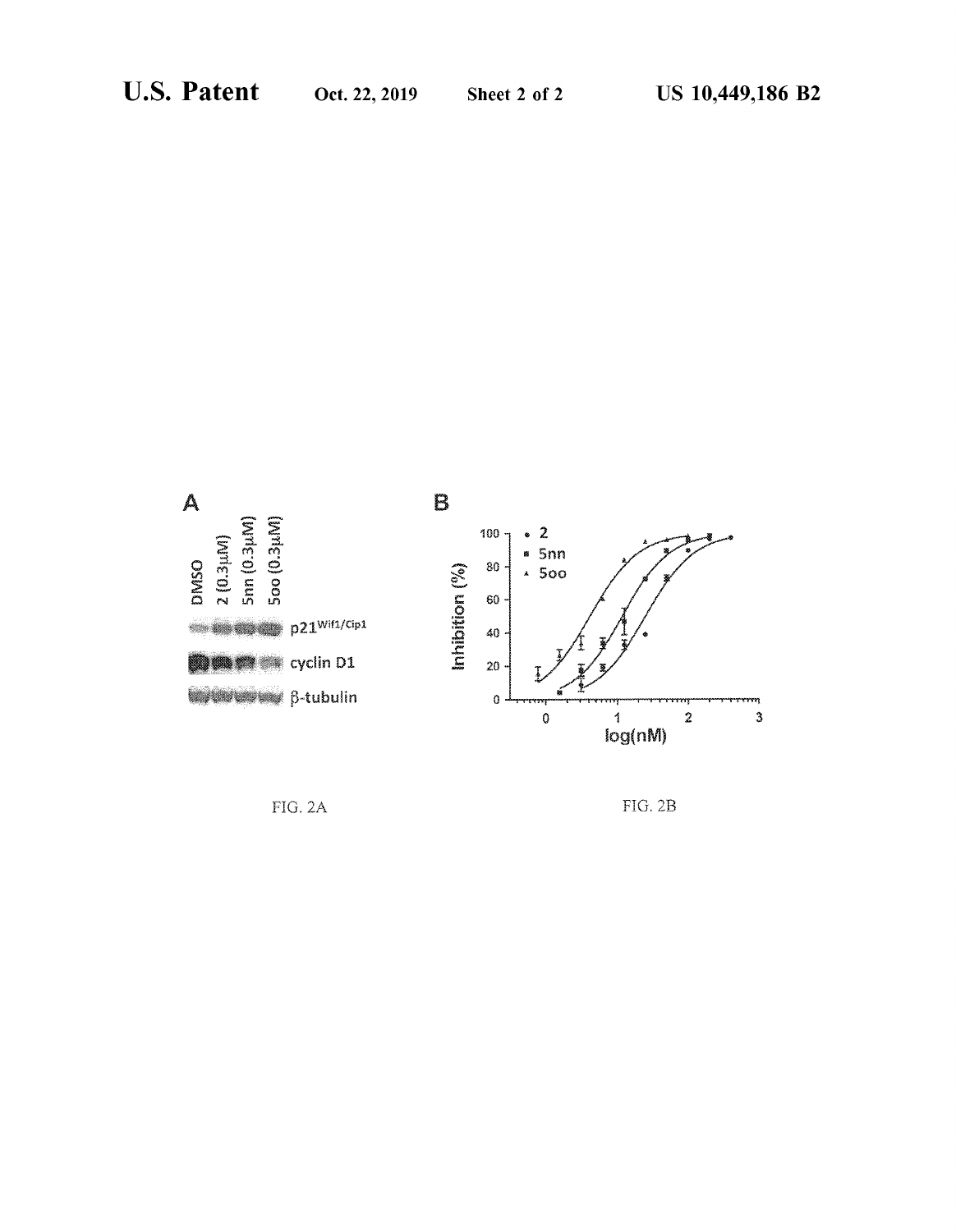### **PHENYLETHYNYL-SUBSTITUTED BENZENES AND HETEROCYCLES FOR THE TREATMENT OF CANCER**

#### CROSS-REFERENCE TO RELATED APPLICATIONS

This application claims the benefit of U.S. Provisional Application No. 62/523,081 filed 21 Jun. 2017 and the benefit of U.S. Provisional Application No. 62/636,463 filed 28 Feb. 2018, the entire disclosures of each of which are hereby incorporated by reference herein.

# STATEMENT REGARDING FEDERALLY

This work was supported by NIH grant numbers ROI CA172379 and P30 GM110787 and was also supported by the Office of the Assistant Secretary of Defense for Health  $_{20}$ Affairs, through the Prostate Cancer Research Program under Award No. W81XWH-16-l-0635. The government has certain rights in the subject technology.

### TECHNICAL FIELD 25

The present disclosure relates to compounds that treat cancer and/or treat or prevent cancer metastasis. In particular, the subject technology is directed to halogenated phenylethynyl-substituted benzenes bearing nitrogen-contain- 30 ing heterocycles attached to the benzene and directed to halogenated phenylethynyl-substituted nitrogen-containing heterocycles, their salts and their pharmaceutical compositions and methods for treating cancer therewith. 35

#### BACKGROUND

A family of fluorinated N,N-dialkylaminostilbene analogs that inhibit the expression of Wnt target genes, such as c-myc, and repress colon cancer cell growth in vitro and in 40 vivo was reported. See, e.g., *J Med Chem* 2011, 54:1288- 1297; *ACS Chem Biol* 2013, 8(4):796-803; *J Med Chem*  2014, 57:6083-91; U.S. Pat. No. 8,664,276.

In addition, certain diarylacetylenes are known for certain medicinal uses. See, e.g., WO2012149049; 45 WO2012149048; WO2010092043; WO2009038759; WO2008073350; and WO2001029011. Further, U.S. Pat. No. 8,716,355 to Tsai discloses hydroxylated tolans and related compounds in the treatment of cancer and Hadfield et al. disclose preparation and evaluation of diarylalkynes as 50 antitumor agents. Hadfield et al., *Synth Commun.* 1998, 28(8): 1421-1431.

Halogenated diarylacetylenes and methods for treating cancer have also been reported. See U.S. patent application publication number 2015-0272908; Sviripa, et al. "Haloge- 55 nated diarylacetylenes repress c-myc expression in cancer cells", *Bioorg Med Chem Lett* 2014, 24:3638-40.

However, there is an ongoing need for additional compounds that can be used to treat cancer and other ailments.

#### SUMMARY OF THE DISCLOSURE

Advantages of the present disclosure include halogenated carrier. phenylethynyl-substituted benzenes or heterocycles and pharmaceutical compositions thereof which have antine- 65 oplastic activity and methods of inhibiting cancer cell growth and/or treating cancer in a patient by administering

one or more of the halogenated phenylethynyl-substituted heterocycles or pharmaceutical compositions thereof.

One aspect of the present disclosure is directed to halogenated phenylethynyl-substituted benzenes or heterocycles that are useful for killing hyperproliferating cells such as cancer cells for the treatment of human malignant and benign cancers, including without limitation, colorectal cancer (CRC), leukemias, breast cancer, ovarian cancer, lung cancer, prostate cancer, and liver cancer. In this aspect of the disclosure, there are provided certain halogenated phenylethynyl-substituted heterocycles having anti-neoplastic activity against cancerous cells. The halogenated phenylethynyl-substituted benzenes and heterocycles of the present MENT REGARDING FEDERALLY  $_{15}$  disclosure include compounds according to formulas (I), (II)<br>SPONSORED RESEARCH  $_{\text{and (III)}}$ and (III):



or a pharmaceutically acceptable salt thereof, wherein each of  $X_1$  through  $X_5$  independently represents H, lower alkyl, alkoxy, e.g., lower alkoxy, halo, and/or  $NR_1R_2$ , wherein each of  $\overline{R}_1$  and  $\overline{R}_2$  independently represents H, or a lower alkyl, n is either 1 or 0 and when n is 1, each of  $Y_1$ through  $Y_4$  independently represents H, a lower alkyl or alkoxy, or  $NR_1R_2$ . Heterocycle represents a heterocycle ring that can be unsubstituted or substituted with one or more lower alkyl or alkoxy, e.g., lower alkoxy groups, and/or one or more halogens; wherein the heterocycle is selected among oxopiperidine, morpholine, piperazine, N-methylpiperazine, N-pyrrole, and 2,5-dimethyl-N-pyrrole, quinoline, isoquinoline, indole, indazole, naphthyridine, and pyridinyl; and  $Y_5$ represents one or more  $NR_1R_2$ , and/or one or more halogens which can be the same or different.

The halogenated phenylethynyl-substituted benzenes or 60 heterocycles of formulas (I), (II), or (III) or pharmaceutically acceptable salts thereof can be included in a pharmaceutical composition with a pharmaceutically acceptable

Another aspect of the present disclosure is directed to methods of treating cancer, e.g., inhibiting cancer cell growth and/or inhibiting tumor growth in a mammal, such as a human, or treating diseases associated with hyperprolif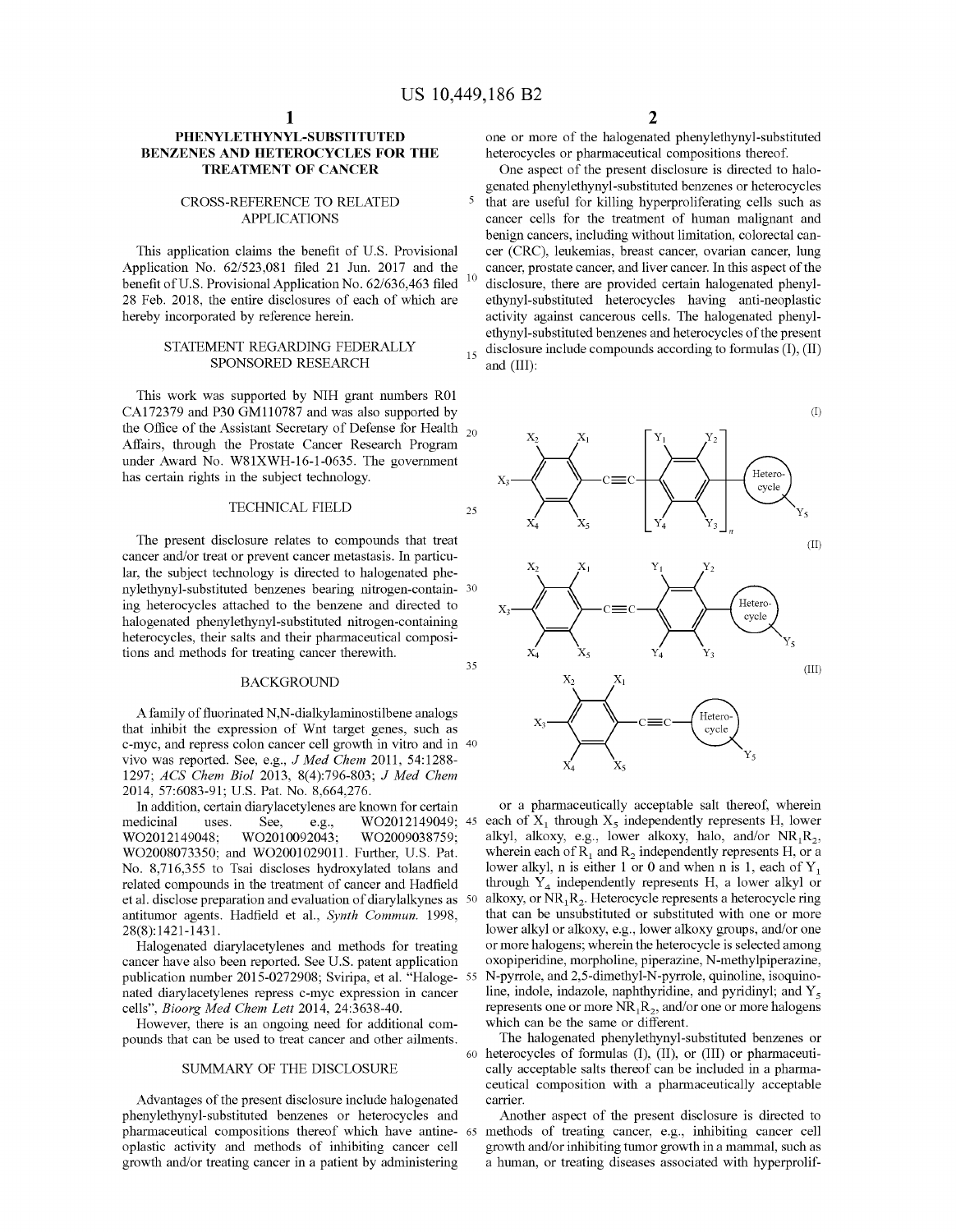erating cells. In one embodiment of this aspect of the disclosure, an effective amount of one or more halogenated phenylethynyl-substituted benzenes or heterocycles, pharmaceutical salts and/or pharmaceutical compositions thereof is administered to a patient in need of treatment of cancer sufficient to treat/inhibit cancer cell growth in the patient.

In an embodiment of this aspect of the disclosure, a therapeutically effective amount of one or more halogenated phenylethynyl-substituted benzenes and heterocycles, pharmaceutical salts and/or pharmaceutical compositions thereof is administered to a patient suffering from colorectal cancer. In another embodiment, a therapeutically effective amount of one or more halogenated phenylethynyl-substituted benzenes bearing nitrogen-containing heterocycles attached to the benzene and one or more halogenated nitrogen-contain- 15 ing phenylethynyl-substituted heterocycles, pharmaceutical salts and/or pharmaceutical compositions thereof is administered to a patient suffering from liver cancer or prostate cancer.

Additional advantages of the present invention will 20 become readily apparent to those skilled in this art from the following detailed description, wherein only the preferred embodiment of the invention is shown and described, simply by way of illustration of the best mode contemplated of carrying out the invention. As will be realized, the invention 25 is capable of other and different embodiments, and its several details are capable of modifications in various obvious respects, all without departing from the invention. Accordingly, the drawings and description are to be regarded as illustrative in nature, and not as restrictive.  $30$ 

#### BRIEF DESCRIPTION OF THE DRAWINGS

elements having the same reference numeral designations 35 represent similar elements throughout and wherein:

FIG. **1** shows the structural formula for 2,6-difluoro-4'- (N,N-dimethylamino )stilbene (1) and 2,6-difluorophenyl-4'- (N,N-dimethylamino )phenylacetylene (2). FIG. **1** also illustrates a synthesis for heterocyclic-substituted phenylethynyl benzenes 4 and phenylethynyl-substituted heterocycles 5 and 7. Legend: a, heterocyclic-substituted phenyl iodide,  $iPr<sub>2</sub>EtN, Pd(PPh<sub>3</sub>)<sub>4</sub>, CuI, H<sub>2</sub>O, 80<sup>o</sup> C.; b, heteroaryl iodide,$  $iPr<sub>2</sub>EtN, Pd(PPh<sub>3</sub>)<sub>4</sub>, CuI, H<sub>2</sub>O, 80<sup>o</sup> C.; c, chloro-substituted$ heteroaryl iodide, iPr<sub>2</sub>EtN, Pd(PPh<sub>3</sub>)<sub>4</sub>, CuI, H<sub>2</sub>O, 75° C. 45 followed by mono- or dialkylamine, THF, 130° C., 2-3 h, pressure tube; d, fluorinated heteroaryl iodide, iPr<sub>2</sub>EtN,  $Pd(PPh<sub>3</sub>)<sub>4</sub>$ , CuI, H<sub>2</sub>O, 80° C.

FIG. **2A** is a western blot showing the effects of 4-((2,6 difluorophenyl)ethynyl)-N,N-dimethylaniline (2), 4-((2,6- 50 difluorophenyl)ethynyl)-N,N-dimethylisoquinolin-1-amine (5nn), and 4-((2,6-difluorophenyl)ethynyl)-N-methylisoquinolin-1-amine (500) on the expression of cyclin Dl and p21<sup>*Wifl/Cip*<sup>1</sup> in LS174T cells at 300 nM concentrations.</sup>

FIG. **2B** is a plot of dose responses of compounds 2, 5nn 55 and 500 in a LS174T cell proliferation assay.  $IC_{50}$  values for 2, 5nn and 500 were 25.1±1.3, 11.8±1.5 and 4.2±0.2 nM, respectively.

#### DETAILED DESCRIPTION OF THE DISCLOSURE

60

The present disclosure relates to halogenated phenylethynyl-substituted benzenes and heterocycles, their salts and their pharmaceutical compositions and methods of inhibit- <sup>65</sup> ing cancer cell growth and/or treating cancer in a patient by administering one or more of the halogenated phenylethy**4** 

nyl-substituted benzenes and heterocycles, a pharmaceutical salt thereof, or a pharmaceutical composition thereof. It was found that halogenated phenylethynyl-substituted benzenes and heterocycles having at least one, preferably two, halo substituents in one aryl ring and an amine in the opposing aryl or heteroaryl ring, e.g., N-methylamino or N,N-dimethylarnino, inhibit the proliferation of LSI 74T colon cancer cells through the inhibition of c-myc and induction of the cyclin-dependent kinase inhibitor-1 (i.e., p21<sup>*Wifl/Cip1*). Such</sup> compounds and compositions are useful as antineoplastic agents.

The halogenated phenylethynyl-substituted benzenes and heterocycles of the present disclosure include at least one amine group, e.g., a primary, secondary or tertiary amine, on the benzene or in the heterocycle ring of the halogenated phenylethynyl-substituted benzenes and heterocycles. Such compounds are useful as antineoplastic agents and can be represented by the following formula:



or a pharmaceutically acceptable salt thereof. The substituents of  $X_1$ , through  $X_5$  each independently represent H, Reference is made to the attached drawings, wherein a lower alkyl or alkoxy, e.g., lower alkoxy, halo, and/or  $NR_1R_2$ , wherein each of  $R_1$  and  $R_2$  independently represents H, or a lower alkyl. In an embodiment of the present disclosure at least one of  $X_1$  through  $X_5$  is a halo and the remaining  $X_1$  through  $X_5$  represent H, a lower alkyl or lower alkoxy. In another embodiment of the present disclosure at least of  $X_1$  through  $X_5$  is  $NR_1R_2$ . A halo group means an F, Cl, Br, or I. Preferably substituents  $X_1$  through  $X_5$  include at least two halo groups, e.g., F and/or Cl. In an embodiment of the present disclosure,  $X_1$  and  $X_5$  are halo groups such as two  $F$  groups, two  $C1$  groups or an  $F$  and  $C1$  group.

> The variable n can be 1 or 0. When n is 1, the halogenated phenylethynyl-substituted benzenes of formula (I) can be represented by formula (II) below.



For formula (II), each of  $Y_1$  through  $Y_4$  independently represents H, a lower alkyl, or  $NR_1R_2$ , wherein each of  $R_1$ and  $R<sub>2</sub>$  independently represents H, or a lower alkyl.

When n is 0, formula (I) can be represented by the halogenated phenylethynyl-substituted heterocycles of formula (III) below.

(II)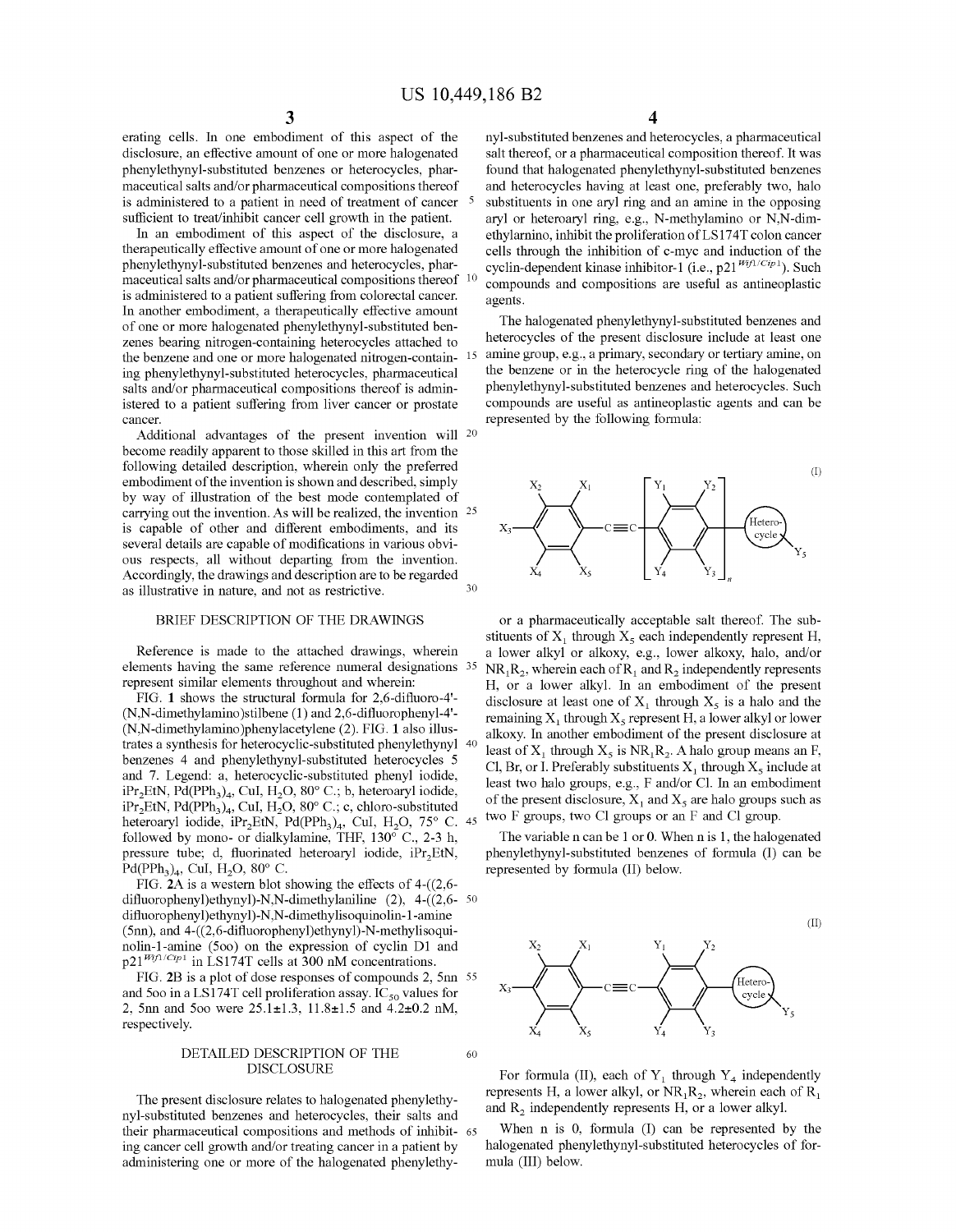(III)



The substituents of  $X_1$  through  $X_5$  for formula (II) and (III) are as described for formula (I) including all combinations thereof. For each of formulas (I), (II) and (III), Heterocycle represents a heterocyclic ring. For example, Heterocycle represents a heterocycle ring that can be selected 15 from among oxopiperidine, morpholine, piperazine, N-methylpiperazine, N-pyrrole, and 2,5-dimethyl-N-pyrrole, quinoline, isoquinoline, indole, indazole, naphthyridine and pyridinyl. For each of formulas (I), (II) and (III), the heterocycle ring can be unsubstituted or substituted with one <sup>20</sup> or more lower alkyl or alkoxy, e.g., lower alkoxy groups, and/or one or more halogens. The variable  $Y_5$  in each of formulas (I), (II), and (III) represents one or more  $NR_1R_2$ , and/or one or more halogens which can be the same or 25 different, that is each  $NR_1R_2$  group can have the same or different  $R_1$  and  $R_2$ , wherein each of  $R_1$  and  $R_2$  independently represents H, or a lower alkyl, and/or the Heterocycle can have one or more of the same or different halogen. In an embodiment of the present disclosure,  $Y_5$  in each formulas  $_{30}$ (I), (II), and (III) represents one or more  $NR_1R_2$ . In another embodiment of the present disclosure,  $Y_5$  in each of formulas (I), (II), and (III) represents one or more halogens. For example, for formula (III), at least one of  $X_1$  through  $X_5$  is  $NR_1R_2$  and Heterocycle represents a pyridinyl ring having at 35 least one halogen and preferably two halogen groups, e.g. fluoro and/or chloro groups.

The term "lower alkyl" includes saturated aliphatic groups, including straight-chain alkyl groups, branchedchain alkyl groups, cycloalkyl (alicyclic) groups, alkyl sub- 40 stituted cycloalkyl groups, and cycloalkyl substituted alkyl groups having from one to about ten carbons  $(C_1 - C_{10})$ , e.g., from one to about six carbon atoms  $(C_1 - C_6)$  in its backbone structure. In one aspect of the present disclosure, the lower alkyl groups specifically include methyl, ethyl, propyl, iso- 45 propyl, n-butyl, etc.

Embodiments of the halogenated phenylethynyl-substituted benzenes and heterocycles of the present disclosure include wherein at least two of  $X_1$  through  $X_5$  are halo groups, e.g., wherein at least two of  $\bar{X}_1$  through  $X_5$  are either 50 (i) a fluoro and chloro, (ii) both fluoro, (iii) both chloro groups, and wherein both  $R_1$  and  $R_2$  are lower alkyl groups, e.g., methyl, ethyl, or butyl groups. Preferably  $X_1$  and/or  $X_5$ are halo groups, e.g., the phenylethynyl-substituted benzenes and heterocycles have one or two halogen substituents 55 at ortho-positions relative to the acetylenic linkage, and  $X<sub>2</sub>$ through  $X_4$  are H or a lower alkyl or alkoxy. In some embodiments, the halogenated phenylethynyl-substituted benzenes and heterocycles include compounds, or a pharmaceutically acceptable salt thereof, where  $Y_3$  is  $NR_1R_2$ , 60 and  $Y_1, Y_2, Y_4$ , and  $Y_5$  independently represent H, a lower alkyl, or  $NR_1R_2$ . In other embodiments,  $Y_3$  is  $NR_1R_2$ , and  $Y_1, Y_2, Y_4$ , and  $Y_5$  independently represent H or a lower alkyl, e.g.  $Y_1, Y_2, Y_4$ , and  $Y_5$  represent H. In still further

Pharmaceutical compositions of the present disclosure include a pharmaceutically acceptable carrier and one or more of compounds according to formulas (I), (II), or (III), or a pharmaceutically acceptable salt of a compound of formulas (I), (II), or (III).

In one aspect of the present disclosure, the compounds of 5 formula (I), (II) or (III), a pharmaceutically acceptable salt thereof, or a pharmaceutically acceptable composition thereof is used in the treatment of cancer. The method comprises administering to a patient in need of such treatment an effective amount of one or more of the halogenated 10 phenylethynyl-substituted heterocycles, a pharmaceutical salt thereof, or a pharmaceutical composition thereof. Embodiments of the method include wherein the cancer treated is selected from among colorectal cancer, leukemias, breast cancer, ovarian cancer, lung cancer, prostate cancer and liver cancer.

In the course of studies focused on the mechanisms of colorectal cancers, we employed chemical biology to probe cell signaling events that regulate gene expression. Selective targeting of key steps in this process offered the potential for developing therapeutic agents to treat these cancers. We reported, for example, that the 2',6'-dihalostyrylanilines (1) (FIG. **1)** inhibited the expression of Wnt target genes, such as c-myc, and repressed colon cancer LSI 74T cell growth in vitro and in vivo. See, e.g., *J Med Chem* 2011, 54:1288- 1297; *ACS Chem Biol* 2013, 8(4):796-803; *J Med Chem*  2014, 57, 6083-91. We established that this agent targeted exclusively the catalytic subunit of the oligomeric enzyme, methionine S-adenosyltranferase-2 (MAT2) that furnishes S-adenosylmethionine (SAM) to regulatory methyltransferases and that is upregulated in a selected group of cancers. We further established that heterocyclic variants of these 2',6'-dihalostyrylanilines (1) possessed minimal gross toxicity, no human ether-à-go-go-related protein (hERG) activation as desired, reasonable bioavailability and pharmacokinetics. As desired, these stilbene-based agents did not affect methionine S-adenosyltransferase-1 (MAT!) that served as the principal source of SAM necessary for other cellular needs. Unlike a recent report of other MAT2A inhibitors, we also demonstrated in vivo potency in a xenograft model using colorectal cancer cells.

Concerns regarding thermal or photochemical EZ-isomerizations in stilbenes 1 that could potentially complicate future pharmacokinetic and pharmacodynamic studies led to synthesis and evaluation of the analogous diarylacetylenes 2 (FIG. **1).** In accord with the SAR study of the stilbenes 1, we found that the diarylacetylenes 2 bearing an N,N-dimethylamino group on one phenyl ring and either one or preferably two ortho-oriented fluoro or chloro groups on the other phenyl ring retained the in vitro potencies in a colorectal cancer LSI 74T cell proliferation assay. The diarylacetylenes 2 also possessed the desired property of having minimal effects on the cardiac potassium hERG channel. Molecular docking studies suggested that diarylacetylenes and heterocyclic counterparts, like their stilbene counterparts, targeted the catalytic subunit (MAT2A) of MAT2.

We performed additional structure-activity studies with a view to obtaining improved potency, solubility and bioavailability relative to the sparingly water-soluble 4-(2,6-difluorophenyl)ethynyl)-N,N-dimethylaniline (2). Initial efforts focused on replacing the N,N-dimethylamino group in 2 with a heterocyclic ring in place of the N,N-dimethylamino group as in the heterocyclic-substituted diphenylacetylenes 4 (FIG. **1),** A Sonogashira coupling of 2,6-difluorophenylacetylene (3) with 4-iodophenyl-substituted heterocycles embodiments, at least one of  $R_1$ , or  $R_2$ , is a lower alkyl. 65 provided access to the oxopiperidinyl, morpholino, N-methylpiperazinyl, N-pyrrolyl, and 2,5-dimethyl-N-pyrrolyl analogs 4a-4e (Table 1). The N-pyrrolyl analog 4d showed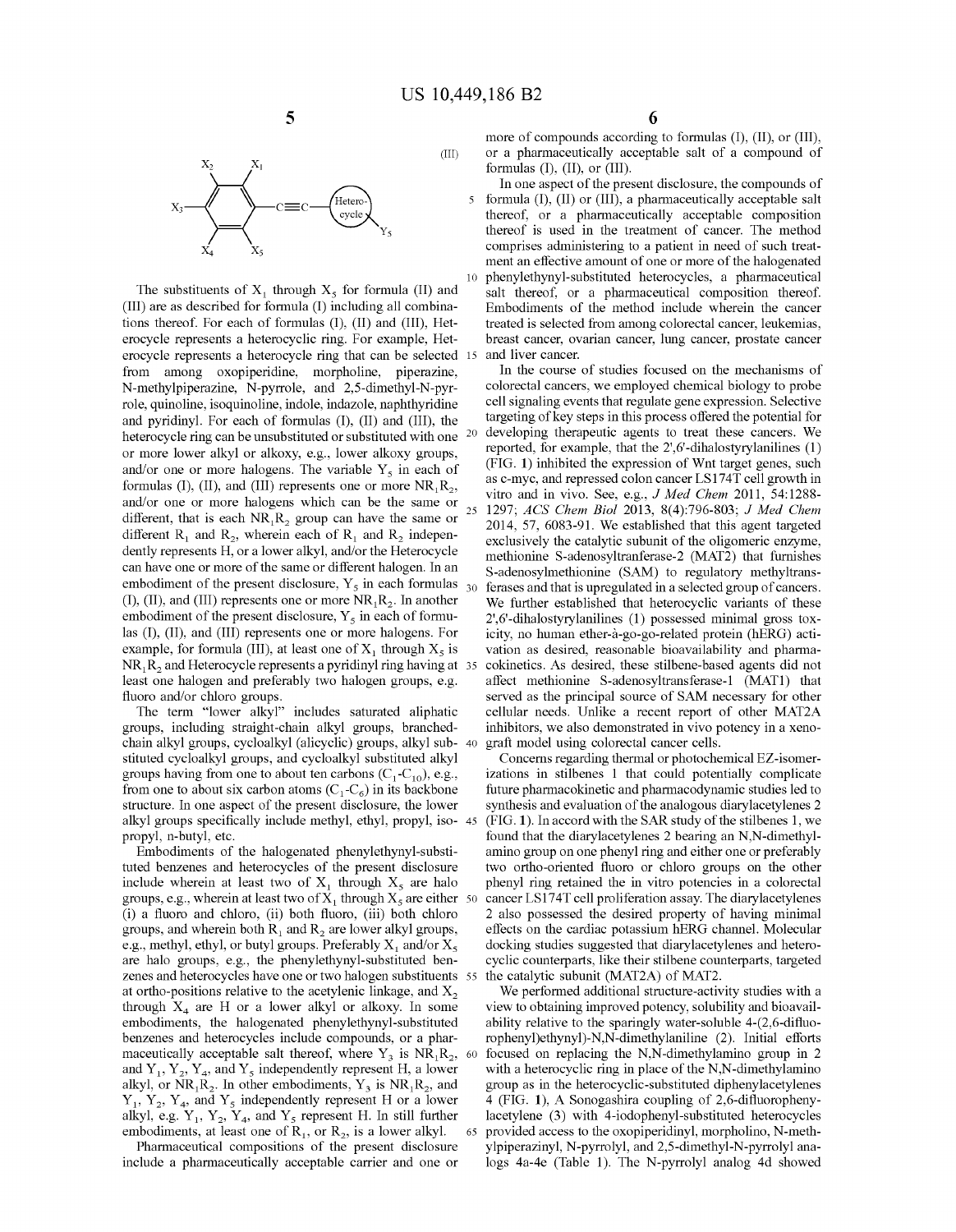activity in a cell proliferation assay comparable to 4-((2,6 difluorophenyl)ethynyl)-N,N-dimethylaniline (2) at 1 µM concentration but considerably diminished activity at 100 nM.

Table 1 below provides inhibition of proliferation  $(\%)$  of 5 colon cancer LSI 74T cells for certain heterocyclic-substituted phenylethynyl benzenes of the present disclosure at various concentrations as represented by compound 4 in FIG. **1,** e.g. formula (II). Table I also provides such data for 2,6-difluorophenyl-4'-(N,N-dimethylamino)phenylacetylene (2) for comparison.

TABLE I

| Compound | C-4' Substituent        | $10 \mu M$        | $1 \mu M$          | $100 \text{ nM}$   | 15 |
|----------|-------------------------|-------------------|--------------------|--------------------|----|
| $2^a$    | N.N-dimethylamino       |                   | $99.5 +$<br>0.1    | $85.2 \pm$<br>0.5  |    |
| 4a       | 1-piperidinyl-2-one     | $68.1 \pm$<br>6.9 | $6.4 \pm$<br>11.0  |                    |    |
| 4b       | N-morpholino            | $32.1 \pm$<br>9.8 | $13.0 +$<br>2.5    |                    | 20 |
| 4c       | N'-methyl-N-piperazinyl | $99.6 +$<br>0.2   | $19.9 +$<br>18.2   |                    |    |
| 4d       | N-pyrrolyl              | $96.7 \pm$<br>1.9 | $77.5 \pm$<br>9.2  | $11.0 \pm$<br>18.1 |    |
| 4e       | 2,5-dimethyl-N-pyrrolyl | $78.8 \pm$<br>4.8 | $20.9 \pm$<br>10.0 |                    |    |
|          |                         |                   |                    |                    | 25 |

*a* data from Sviripa et al., "Halogenated diarylacetylenes repress c-myc expression in cancer cells", *Bioorg Med Chem Lett* 2014, 24:3638-40.

Because heterocyclic variants in the stilbene series in which the N,N-dimethylaniline ring in I (FIG. **1)** was replaced by either an N,N-dimethylaminopyridine or an **8** 

N,N-dimethylaminopyrimidine ring exhibited improved solubility and minimal hERG activation, we next focused on replacing the N,N-dimethylaniline ring in the diarylacetylene series with a heterocyclic ring as in the phenylethynyl-5 substituted heterocycles represented by compound 5 in FIG. **1,** e.g., formula (III). A Sonogashira coupling of 2,6-difluorophenylacetylene with iodo-substituted heterocycles provided access to most these analogs (Table 2). In some cases, such as the synthesis of 5nn-5oo, it was preferable to couple 2,6-difluorophenylacetylene to 1-chloro-4-iodoisoquinoline and subsequently to utilize a nucleophilic aromatic substitution reaction to replace the chloro group with a secondary amine. Yet another approach involved the coupling of 2,6 difluorophenylacetylene to l-amino-4-iodoisoquinoline to afford 4-(2,6-difluorophenyl)ethynyl)isoquinolin-1-amine and the subsequent N,N-dimethylation of the amino group using 1,2-bis[(dimethylamino)methylene]hydrazine via an intermediate 1,2,4-triazole, but this latter process proceeded in a lower overall yield than the yield in the nucleophilic aromatic substitution reaction. As summarized in Table 2, using these approaches, we synthesized 2,6-difluorophenylethynyl-substituted heterocycles including pyridines 5a-5c, pyrazine 5d, indoles 5e-5f, IH-indazoles 5g-5k, IH-pyrrolo [2,3-b ]pyridine 51, quinolines 5m-5ff, isoquinolines 5gg-5oo, 1,6-naphthyridine Sqq, and quinazoline 5rr.

Table 2 below provides inhibition of cell proliferation (%) of colon cancer LSI 74T cells by 2,6-difluorophenylethynylsubstituted heterocycles represented by compound 5 in FIG. **1,** e.g. formula (III), of the present disclosure at various concentrations.

| Compound         | Heterocycle or<br>Aryl ring         | Position <sup>a</sup> | $10 \mu M$      | $1 \mu M$       | $100$ nM       | 30 nM        |
|------------------|-------------------------------------|-----------------------|-----------------|-----------------|----------------|--------------|
| $2^b$            | N,N-dimethylaniline                 | $C-4$                 |                 | $99.5 \pm 0.1$  | $85.2 \pm 0.5$ | $57 \pm 1.2$ |
| 5a               | N,N-dimethylpyridin-<br>3-amine     | $C-6$                 | $85.2 \pm 3.8$  | $68.9 \pm 1.3$  | $15.1 \pm 7.4$ |              |
| 5 <sub>b</sub>   | N,N-dimethylpyridin-<br>2-amine     | $C-5$                 | $83.6 \pm 7.8$  | $77.9 \pm 7.0$  | $0 \pm 23.7$   |              |
| 5c               | 2-(1H-pyrrol-1-<br>yl)pyridine      | $C-5$                 | $95.3 \pm 0.8$  | $80.5 \pm 6.6$  | $0 \pm 27.7$   |              |
| 5d               | N,N-dimethylpyrazin-<br>2-amine     | $C-5$                 | $91.6 \pm 3.0$  | $22.9 \pm 9.8$  |                |              |
| 5e               | 1H-indole                           | $C-5$                 | $91.5 \pm 3.5$  | $52.9 \pm 5.9$  |                |              |
| 5f               | N-methylindole                      | $C-5$                 | $95.2 \pm 1.0$  | $77.7 \pm 13.6$ | $3.0 \pm 5.6$  |              |
| 5g               | 1H-indazole                         | $C-4$                 | $96.2 \pm 2.0$  | $19.8 \pm 13.6$ |                |              |
| 5 <sub>h</sub>   | 1H-indazole                         | $C-5$                 | $82.9 \pm 9.8$  | $17.6 \pm 7.9$  |                |              |
| 5i               | 1H-indazole                         | $C-6$                 | $97.0 \pm 1.1$  | $81.5 \pm 2.9$  |                |              |
| 5j               | N-methylindazole                    | $C-5$                 | $94.6 \pm 3.5$  | $58.4 \pm 9.6$  | $0 \pm 24.5$   |              |
| 5k               | N-methylindazole                    | $C-6$                 | $98.1 \pm 0.4$  | $85.9 \pm 5.4$  | $0 \pm 22.7$   |              |
| 51               | $1H$ -pyrrolo $[2,3-$<br>b]pyridine | $C-5$                 | $77.9 \pm 8.9$  | $17.3 \pm 12.0$ |                |              |
| 5m               | quinoline                           | $C-2$                 | $93.8 \pm 1.7$  | $67.3 \pm 13.6$ | $6.1 \pm 27.0$ |              |
| 5n               | quinoline                           | $C-3$                 | $90.4 \pm 1.0$  | $41.7 \pm 6.5$  | $0 \pm 5.1$    |              |
| 50               | quinoline                           | $C-4$                 | $59.0 \pm 7.5$  | $15.4 \pm 9.1$  |                |              |
| 5p               | 2-chloroquinoline                   | $C-3$                 | $85.1 \pm 6.2$  | $28.4 \pm 10.5$ |                |              |
| 5q               | 4-chloroquinoline                   | $C-3$                 | $80.4 \pm 13.7$ | $51.5 \pm 20.4$ | $0 \pm 26.3$   |              |
| 5r               | quinolin-6-amine                    | $C-3$                 | $9.2 \pm 15.7$  |                 |                |              |
| 5s               | 7-fluoroquinoline                   | $C-3$                 | $95.1 \pm 1.6$  | $69.4 \pm 4.5$  | $14.8 \pm 5.5$ |              |
| 5t               | 8-fluoroquinoline                   | $C-3$                 | $89.1 \pm 8.2$  | $63.6 \pm 8.4$  | $8.8 \pm 5.1$  |              |
| 5u               | 7-chloroquinoline                   | $C-4$                 | $74.3 \pm 0.2$  | $36.0 \pm 0.4$  |                |              |
| 5v               | quinoline                           | $C-5$                 | $94.7 \pm 2.9$  | $43.1 \pm 11.2$ |                |              |
| 5w               | quinoline                           | $C-6$                 | $80.1 \pm 1.0$  | $11 \pm 30.4$   |                |              |
| 5x               | quinoline                           | $C-7$                 | $99.4 \pm 0.3$  | $90.7 \pm 0.6$  | $2.9 \pm 14.0$ |              |
| 5y               | quinoline                           | $C-8$                 | $92.7 \pm 2.9$  | $47.6 \pm 3.5$  |                |              |
| 5z               | 2-chloroquinoline                   | $C-6$                 | $63.3 \pm 2.3$  | $21.2 \pm 11.4$ |                |              |
| 5aa              | 4-chloroquinoline                   | $C-6$                 | $89.7 \pm 4.3$  | $43.8 \pm 10.8$ |                |              |
| 5 <sub>b</sub> b | 4-chloroquinoline                   | $C-7$                 | $70.8 \pm 4.8$  | $23.1 \pm 8.3$  |                |              |
| 5cc              | quinolin-4-amine                    | $C-6$                 | $93.9 \pm 0.4$  | $66.2 \pm 3.1$  | $0 \pm 5.4$    |              |
| 5dd              | quinolin-4-amine                    | $C-7$                 | $97.7 \pm 2.2$  | $23.6 \pm 2.5$  |                |              |
|                  |                                     | $C-6$                 |                 |                 |                |              |
| 5ee              | N,N-dimethylquinoline-<br>2-amine   |                       | $38.7 \pm 4.3$  | $2.0 \pm 11.9$  |                |              |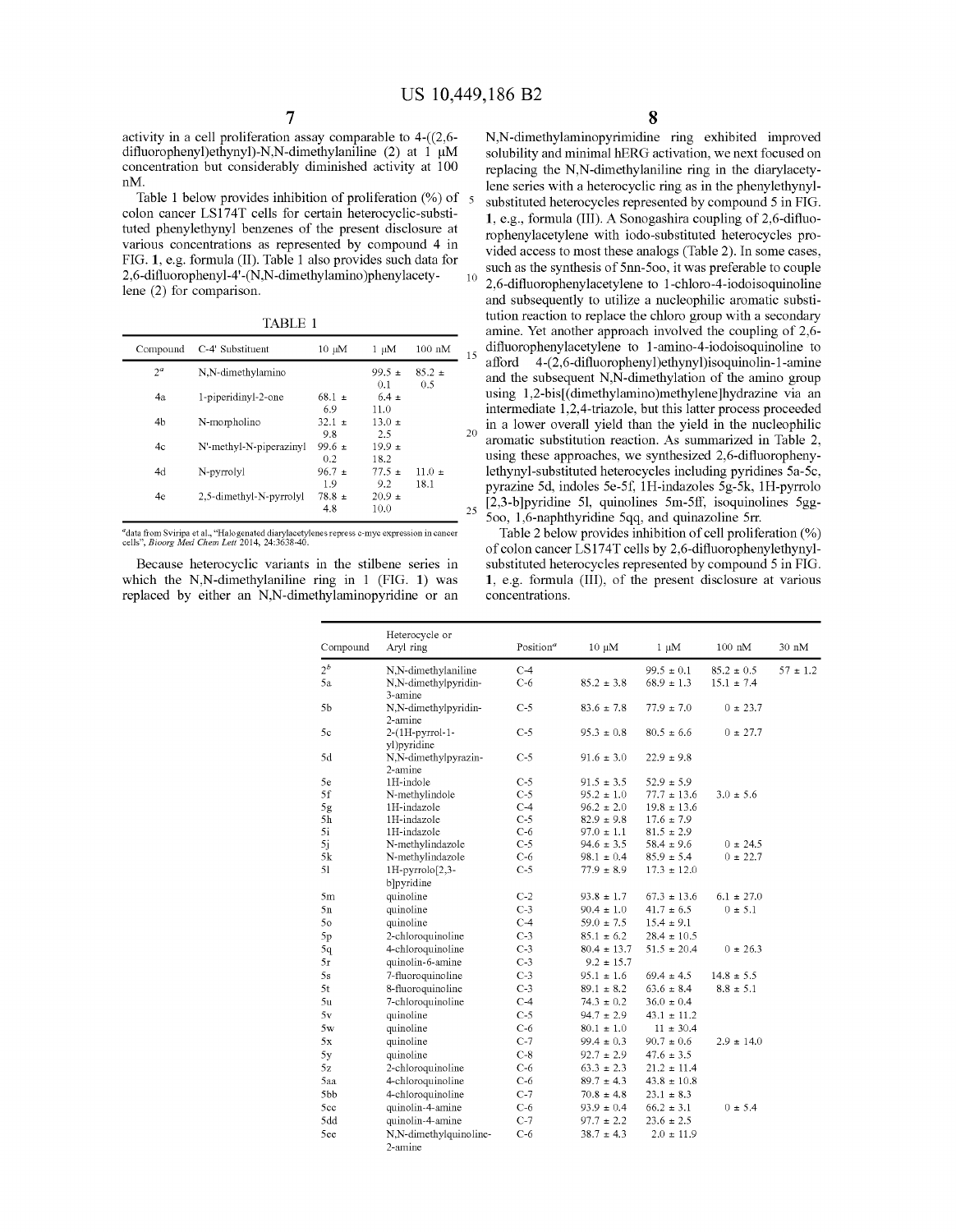| -сопиниес       |                                             |                       |                     |                  |                  |                 |
|-----------------|---------------------------------------------|-----------------------|---------------------|------------------|------------------|-----------------|
| Compound        | Heterocycle or<br>Aryl ring                 | Position <sup>a</sup> | $10 \mu M$          | $1 \mu M$        | $100 \text{ nM}$ | $30 \text{ nM}$ |
| 5ff             | N,N-dimethylquinoline-<br>4-amine           | $C-6$                 | $95.5 \pm 2.0$      | $81.3 \pm 1.4$   | $0 \pm 12.9$     |                 |
| 5gg             | isoquinoline                                | $C-1$                 | $96.7 \pm 0.2$      | $35.4 \pm 15.0$  |                  |                 |
| 5hh             | isoquinoline                                | $C-4$                 | $87.9 \pm 1.0$      | $16.5 \pm 2.1$   |                  |                 |
| 5ii             | isoquinoline                                | $C-5$                 | $93.6 \pm 0.5$      | $64.2 \pm 6.1$   |                  |                 |
| 5jj             | isoquinoline                                | $C-6$                 | $82.4 \pm 10.2$     | $11.6 \pm 21.3$  |                  |                 |
| 5kk             | 1-chloroisoquinoline                        | $C-4$                 | $94.0 \pm 0.5$      | $48.1 \pm 18.1$  | $0.8 \pm 36.1$   |                 |
| 511             | 7-fluoroisoquinoline                        | $C-1$                 | $96.2 \pm 0.1$      | $71.1 \pm 3.5$   | $0 \pm 5.2$      |                 |
| 5mm             | isoquinolin-1-amine                         | $C-4$                 | $93.1 \pm 1.6$      | $86.2 \pm 1.6$   | $35.5 \pm 1.7$   |                 |
| 5nn             | N,N-dimethylisoquinolin-<br>1-amine         | $C-4$                 | $97.6 \pm 1.5$      | $99.5 \pm 0.1$   | $81.7 \pm 2.1$   | $86.0 \pm 2.0$  |
| 500             | N-methylisoquinolin-<br>1-amine             | $C-4$                 | $98.9 \pm 1.0$      | $99.8 \pm 0.2$   | $99.5 \pm 0.5$   | $94.5 \pm 1.5$  |
| 5pp             | 1-(4-methylpiperazin-<br>1-yl)isoquinoline  | $C-4$                 | $100 \pm 0^{\circ}$ | $23.2 \pm 9.4^c$ |                  |                 |
| 5qq             | N, N-dimethyl-1, 6-<br>naphthyridin-5-amine | $C-8$                 | $85.2 \pm 1.0$      | $87.9 \pm 0.8$   | $59.5 \pm 3.5$   |                 |
| 5 <sub>rr</sub> | quinazoline                                 | $C-7$                 | $96.3 \pm 0.8$      | $33.8 \pm 4.8$   |                  |                 |

-continued

aposition of attachment of 2,6-difluorophenylethynyl group;

bdata from Sviripa et al., "Halogenated diarylacetylenes repress c-myc expression in cancer cells", *Bioorg Med Chem Lett* 2014, 24:

3638-40; ctested as the hydrochloride salt.

lethynyl-substituted heterocycles 5 in Table 2 displayed potent effects on LS174T colon cancer cell proliferation assays, and at 1 µM concentrations, several pyridines 5b and *Sc,* one indole 5f, two lH-indazoles 5i and 5k, two quinolines 5x and 5ff, and four isoquinolines 5mm-5oo and Sqq 30 showed greater than 75% inhibition. Two candidates that stood out with respect to potency among the 2,6-difluorophenylethynyl-substituted heterocycles 5 were 4-(2,6-difluorophenyl)ethynyl)-N,N-dimethylisoquinolin-1-amine (5nn) and 4-(2,6-difluorophenyl)ethynyl)-N-methylisoqui- 35 logs 7 (Table 3). nolin-1-amine ( 500 ). In addition, several of the difluorinated phenylethynyl-substituted heterocycles, such as 5pp and Sqq, furnished completely water-soluble hydrochloride salts. In summary, we identified heterocyclic variants 5 with potency and/or water solubility surpassing that of the parent 40 compound, 4-((2,6-difluorophenyl)ethynyl)-N,N-dimethylaniline (2).

ment of cell-cycle inhibition a preferred analytical tool for 45 Variability in a MAT2A inhibition assay using a molybdate colorimetric assay for phosphate made the measureassessing the potency of diarylacetylenes. We tested the effect of these heterocyclic-substituted diphenylacetylenes 4 (Table 1) and fluorinated, phenylethynyl-substituted heterocycles 5 (Table 2) on the proliferation of LS174T colon cancer cells. As shown in the western blot (FIG. **2A),** the *so*  most active compounds 2, 5nn and 500 inhibited cyclin Dl expression at 300 nM concentrations and, as expected for a cell-cycle inhibitor, induced  $p21^{Wf1/Cip1}$  at the same time. Unlike the diarylacetylene series in which the N-methylanilino and N,N-dimethylanilino analogs of 2 showed com- <sup>55</sup> parable activity in inhibiting LSI 74T cell proliferation (i.e., 2,  $IC_{50}$  25.1 nM), the N-methylation pattern in the phenylethynyl-substituted heterocycles indicated that the N-methylaminoisoquinoline analog 500 (IC $_{50}$  4.2 nM) was more potent than the N,N-dimethylaminoisoquinoline analog 5nn 60 (IC<sub>50</sub> 11.8 nM) (FIG. 2B). In summary, phenylethynylsubstituted heterocycles 5 inhibited the proliferation of LS174T colon cancer cells by altering the expression of c-myc and thereby inducing  $p21^{Wt/Cap1}$ . These results are consistent with prior findings using halogenated stilbenes<sup>1</sup>  $65$ and diarylacetylenes and given the absence of isomerization in 5 relative to stilbenes, improved potency, and improved

At 10  $\mu$ M concentrations, most of the 2,6-difluoropheny- 25 physical properities (e.g., water solubility), suggest that phenylethynyl-substituted hetrepress colon cancer proliferation through similar mechanisms. Additional studies of these phenylethynyl-substituted heterocycles are the subject of on-going investigations.

We also focused on phenylethynyl-substituted heterocycles represented by compound 7 in FIG. 1, e.g., formula (III). A Sonogashira coupling of 4-amino, 4-N-methylamino- or 4-N,N-dimethylaminoacetylene with iodo-substituted fluorinated heterocycles provided access to these ana-

TABLE 3

| pound ring     | Com- Heterocyclic                                       | Phenyl ring                                  |                              | 300 nM 100 nM     | 30 nM            |
|----------------|---------------------------------------------------------|----------------------------------------------|------------------------------|-------------------|------------------|
| 7a             | 2,6-difluoro-4-<br>pyridine                             | $C_{c}H_{s}$                                 | $12.2 \pm$<br>7.1            | $247 +$<br>37     | $53 +$<br>7.9    |
| 7 <sub>b</sub> | 2,6-diffuoro-4- $C_6H_4$ -4-NH <sub>2</sub><br>pyridine |                                              | $36.2 \pm$<br>45             | $30.5 \pm$<br>22  | $11.4 \pm$<br>78 |
| 7c             | 2,6-difluoro-4-<br>pyridine                             | $C6H4$ -4-NHCH <sub>3</sub>                  | $62.6 \pm$<br>1 <sup>3</sup> | $49.5 \pm$<br>5.5 | $20.3 \pm$<br>5  |
| 7d             | 2.6-difluoro-4-<br>pyridine                             | $C_6H_4$ -4-N(CH <sub>3</sub> ) <sub>2</sub> | $60.6 \pm$<br>5.2            | $20.4 \pm$<br>0.5 | $16.7 \pm$<br>77 |

At 300 nm concentrations, several of the 2,6-difluoro-4 pyridylethynyl-substituted benzenes 7 in Table 3 displayed potent effects on LS174T colon cancer cell proliferation assays. Potency in such in vitro tests are not the only criterion for advancing compounds forward to clinical studies, and additional studies, experimental and computational, suggested that these compounds 7 possessed minimal toxicity and improved ADME parameters. Several of these compounds 7 also showed very promising activity using in vivo xenograft studies.

#### EXAMPLES

The following examples are intended to illustrate further certain, preferred embodiments of the invention and are not limiting in nature. Those skilled in the art will recognize, or be able to ascertain, using no more than routine experimentation, numerous equivalents to the specific substances and procedures described herein.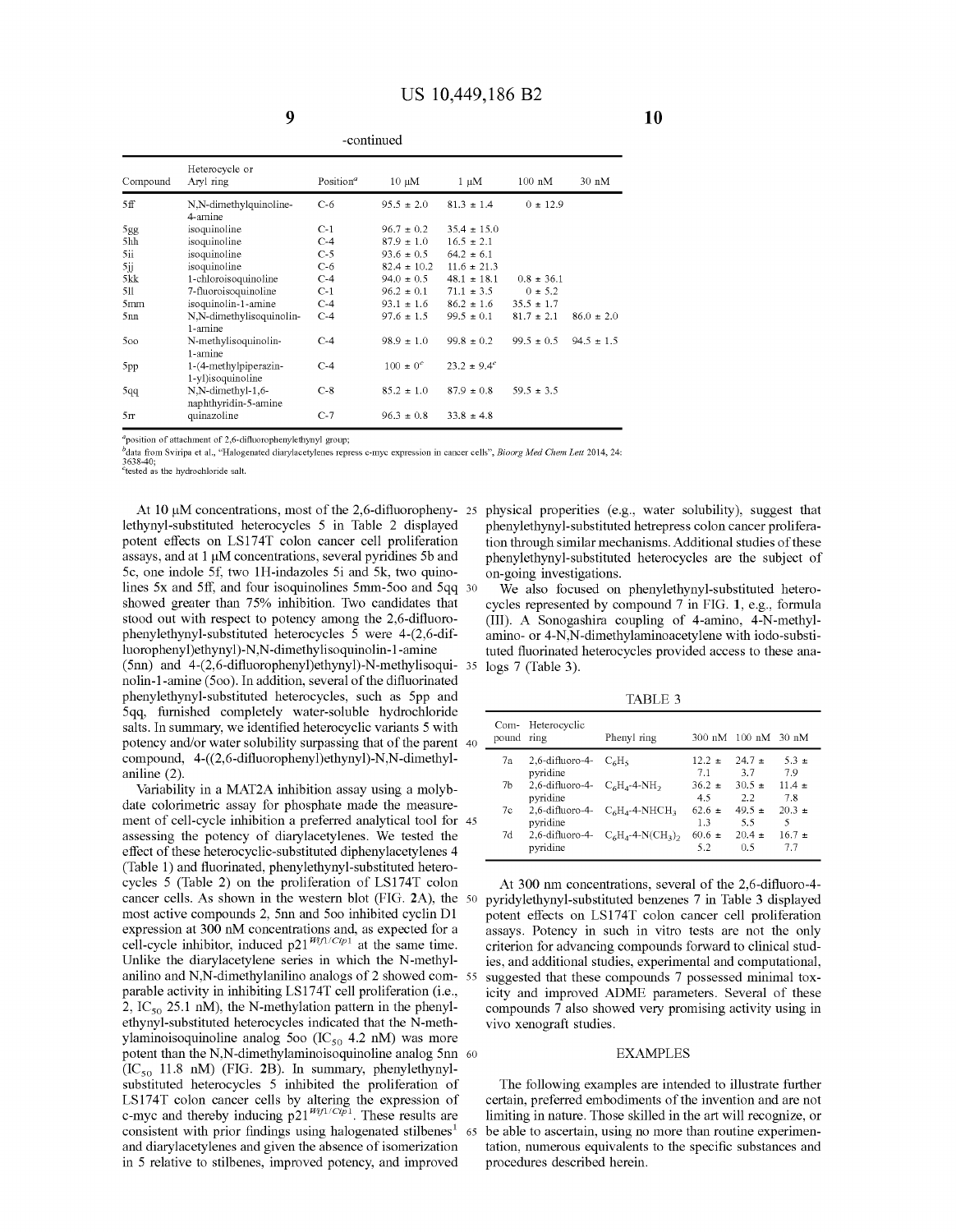20

Materials

Chemicals were purchased from Sigma Aldrich or Fisher Scientific or were synthesized according to literature procedures. Solvents were used from commercial vendors without further purification unless otherwise noted. Nuclear mag- 5 netic resonance spectra were determined on a Varian  $(^1H, )^6$ 400 MHz; <sup>13</sup>C, 100 Mz) and Bruker (<sup>1</sup>H, 700 MHz; <sup>13</sup>C, 176 Mz) instruments. High resolution electrospray ionization (ESI) mass spectra were recorded on a LTQ-Orbitrap Velos mass spectrometer (Thermo Fisher Scientific, Waltham, 10 Mass., USA). The FT resolution was set at 100,000 (at 400 m/z). Samples were introduced through direct infusion using a syringe pump with a flow rate of  $5 \mu L/min$ . MALDI mass spectra were obtained on a Bruker Utraflexstreme time-offlight mass spectrometer (Billerica, Mass.), using DHB 15 (2,5-dihydroxybenzoic acid) matrix. Purity of compounds was established by combustion analyses by Atlantic Microlabs, Inc., Norcross, Ga. Compounds were chromatographed on preparative layer Merck silica gel F254 unless otherwise indicated.

**11** 

General procedure for the Sonogashira coupling of 2,6 difluorophenylacetylene with aryl iodides or heteroaryl iodides.

To a mixture of 2.1 mmol of an aryl iodide or heteroaryl iodide, 3 mmol of diisopropylethylamine, 0.02 mmol of 25  $Pd(PPh<sub>3</sub>)<sub>4</sub>$ , and 0.02 mmol of CuI in 7 mL of water was added 2 mmol of 2,6-difluorophenylacetylene. The mixture was stirred for 1-2 hat 75° C. The mixture was cooled, and the product was collected by filtration or extraction using dichloromethane. The products 4 or 5 were purified by 30 recrystallization and/or chromatography as noted below.

1-( 4-( (2,6-Difluorophenyl)ethynyl)phenyl)piperidin-2 one (4a). Yield 75%; preparative layer chromatography using 1:10 methanol-dichloromethane ( $R_f$ =0.52); mp 148-150° C. NMR (400 MHz, DMSO-d<sub>6</sub>)  $\delta$  7.58 (d, J=8.5 Hz, 35 2H), 7.56-7.47 (m, lH), 7.40 (d, 1=8.5 Hz, 2H), 7.26 (t, 1=8 Hz, 2H), 3.64 (t, *1=5.6* Hz, 2H), 2.42 (t, *lr=6.3* Hz, 2H), 1.94-1.77 (m, 4H). <sup>13</sup>C NMR (101 MHz, DMSO-d<sub>6</sub>)  $\delta$ 169.01, 162.01 (dd, *1=5.2,* 251.5 Hz, 2C), 144.53, 131.78 (2C), 131.39 (t, 1=10 Hz), 126.19 (2C), 118.35, 111.94 (dd, 40 134.97, 130.95 (t, 1=10.1 Hz), 127.79, 127.47, 117.6, 111.96 *1=5.3,* 18.2 Hz, 2C), 100.77 (t, 1=19.8 Hz), 98.63 (t, 1=3.1 Hz), 75.77, 50.29, 32.70, 22.91, 20.79. HRMS (ESI) calcd for  $C_{19}H_{16}F_2NO$  [MH+]: 312.1194. Found: 312.1195. Anal. Calcd for  $C_{19}H_{15}F_2NO$ : C, 73.30; H, 4.86; N, 4.50, Found: C, 73.04; H, 4.85; N, 4.52.

4-(4-((2,6-Difluorophenyl)ethynyl)phenyl)morpholine (4b). Yield 67%; colunm chromatography using 1:5 ethyl acetate-hexane and recrystallized from hexane; mp 144- 145° C. <sup>1</sup>H NMR (400 MHz, DMSO-d<sub>6</sub>)  $\delta$  7.53-7.44 (m, lH), 7.42 (d, 1=8.9 Hz, 2H), 7.22 (t, *1=7.9* Hz, 2H), 6.98 (d, 50 1=8.8 Hz, 2H), 3.73 (t, 1=4.8 Hz, 4H), 3.2 (t, *1=4.9* Hz, 4H). 13C NMR (101 MHz, DMSO-d6) ll 161.85 (dd, *1=5.3,* 250.6 Hz, 2C), 151.36, 132.57 (2C), 130.51 (t, 1=10.1 Hz), 114.35 (2C), 111.89 (dd, *1=5.4,* 250.6 Hz, 2C), 110.38, 101.55 (t, 1=19.9 Hz), 100.09 (t, *1=3* Hz), 74.28, 65.91 (2C), 47.21 55 (2C). HRMS (ESI) calcd for  $C_{18}H_{16}F_2NO$  [MH+]: 300.1194. Found: 300.1195. Anal. Calcd for  $C_{18}H_{15}F_2NO$ : C, 72.23; H, 5.05; N, 4.68. Found: C, 71.98; H, 5.09; N, 4.72.

1-(4-((2,6-Difluorophenyl)ethynyl)phenyl)-4-methylpiperazine (4c). Yield 60%, preparative layer chromatography using 1:10 methanol-dichloromethane ( $R_f$ =0.43); mp 126- $128^{\circ}$  C. <sup>1</sup>H NMR (400 MHz; DMSO-d<sub>6</sub>)  $\delta$  7.53-7.42 (m, lH), 7.39 (d, 1=8.8 Hz, 2H), 7.22 (t, *1=7.9* Hz, 2H), 6.96 (d, 1=8.9 Hz, 2H), 3.24 (t, *1=4.9* Hz, 4H), 2.43 (t, *1=5.l* Hz, 4H), 2.21 (s, 3H). <sup>13</sup>C NMR (101 MHz, DMSO-d<sub>6</sub>)  $\delta$  161.82 (dd, *1=5.4,* 250.6 Hz, 2C), 151.21, 132.56 (2C), 130.43 (t, 1=10.1

Hz), 114.49 (2C), 111.8 (dd, *1=5.3,* 18.2 Hz, 2C), 109.85, 101.59 (t, 1=19.9 Hz), 100.22 (t, *1=3* Hz), 74.17, 54.35 (2C), 46.87 (2C), 45.73. HRMS (ESI) calcd for  $C_{19}H_{19}F_2N_2$ [MH+]: 313.1511. Found: 313.1489. Anal. Calcd for  $C_{19}H_{18}F_2N_2$ : C, 73.06; H, 5.81; N, 8.97. Found: C, 72.84; H, 5.75; N, 8.89.

1-( 4-( (2,6-Difluorophenyl)ethynyl)phenyl)-1 H-pyrrole (4d). Yield 79%; preparative layer chromatography using 1:5 ethyl acetate-hexane  $(R_f=0.68)$ ; mp 122-124° C. <sup>1</sup>H NMR (400 MHz, DMSO-d<sub>6</sub>)  $\delta$  7.76-7.61 (m, 4H), 7.60-7.49 (m, lH), 7.48 (t, *1=2.2* Hz, 2H), 7.32-7.17 (m, 2H), 6.31 (t,  $\hat{J}$ =2.2 Hz, 2H). <sup>13</sup>C NMR (101 MHz, DMSO-d<sub>6</sub>)  $\hat{\delta}$  162.01 (dd, *1=5,* 251.5 Hz, two C), 140.3, 132.98 (2C), 131.36 (t, 1=10.1 Hz), 119.15 (2C), 118.92 (2C), 117.61, 111.93 (dd, *1=5.4,* 18.3 Hz, 2C), 111.19 (2C), 100.91 (t, 1=19.7 Hz), 98.45 (t, J=3 Hz), 76.09. HRMS (ESI) calcd for C<sub>18</sub>H<sub>12</sub>F<sub>2</sub>N [MH+]: 280.0932. Found: 280.0924. Anal. Calcd for  $C_{18}H_{11}F_{2}N$ : C, 77.41; H, 3.97; N, 5.02. Found: C, 77.20; H, 4.21; N, 4.89.

1-( 4-( (2,6-Difluorophenyl)ethynyl)phenyl)-2,5-dimethyl-1 H-pyrrole (4e). Yield 84%; colunm chromatography using 1:10 ethyl acetate-hexane; mp  $124-126^\circ$  C.  $^{1}$ H NMR (400) MHz, DMSO-d<sub>6</sub>)  $\delta$  7.71 (d, J=8.4 Hz, 2H), 7.62-7.51 (m, lH), 7.36 (d, 1=8.5 Hz, 2H), 7.30-7.25 (m, 2H), 5.83 (s, 2H), 2.00 (s, 6H). <sup>13</sup>C NMR (101 MHz, DMSO-d<sub>6</sub>)  $\delta$  162.07 (dd, *1=5.2,* 251.8 Hz, 2C), 139.2, 132.43 (2C), 131.66 (t, 1=10.2 Hz), 128.49 (2C), 127.55 (2C), 120.42, 111.96 (dd, *1=5.3,* 19 Hz, 2C), 106.48 (2C), 100.69 (t, 1=19.7 Hz), 98.05 (t, *1=3*  Hz), 76.71, 12.86 (2C). HRMS (ESI) calcd for  $C_{20}H_{16}F_{2}N$ [MH+]: 308.1245, Found: 308.1229. Anal. Calcd for  $C_{20}H_{15}F_{2}N$ : C, 78.16; H, 4.92; N, 4.56. Found: C, 77.91; H, 5.03; N, 4.42.

6-((2,6-Difluorophenyl)ethynyl)-N,N-dimethylpyridin-3 amine (5a). Yield 68%; preparative layer chromatography using 1:2 ethyl acetate-hexane (R $\neq$ =0.53); mp 120-122° C. <sup>1</sup>H NMR (400 MHz, DMSO-d<sub>6</sub>)  $\delta$  8.13 (d, J=3 Hz, 1H), 7.55-7.46 (m, lH), 7.44 (d, 1=8.7 Hz, lH), 7.29-7.2 (m, 2H), 7.06 (dd, 1=3.1, 8.8 Hz, lH), 3 (s, 6H). 13C NMR (101 MHz, DMSO-d<sub>6</sub>)  $\delta$  162.01 (dd, J=5.3, 251.2 Hz, 2C), 145.52, (dd, *1=5.3,* 18.2 Hz, 2C), 101.11 (t, 1=19.8 Hz), 99.79 (t, 1=3.1 Hz), 72.88, 39.33 (2C). HRMS (ESI) calcd for  $C_{15}H_{13}F_2N_2$  [MH+]: 259.1041. Found: 259.1023. Anal. Calcd for  $C_{15}H_{12}F_2N_2$ : C, 69.76; H, 4.68; N, 10.85. Found: 45 C, 69.61; H, 4.85; N, 10.83.

5-((2,6-Difluorophenyl)ethynyl)-N,N-dimethylpyridin-2 amine (5b). Yield 79%; preparative layer chromatography using 1:5 ethyl acetate-hexane (R<sub>f</sub>=0.41); mp 110-112° C. <sup>1</sup>H NMR (700 MHz, DMSO-d<sub>6</sub>)  $\delta$  8.29 (d, J=2.1 Hz, 1H), 7.64 (dd, *1=2.4,* 8.9 Hz, lH), 7.53-7.43 (m, lH), 7.22 (t, *1=7.9* Hz, 2H), 6.68 (d, 1=8.9 Hz, lH), 3.08 (s, 6H). 13C NMR (176 MHz, DMSO-d<sub>6</sub>) δ 161.74 (dd, J=5.2, 250.7 Hz, 2C), 158.12, 150.93, 139.51, 130.56 (t, 1=10.1. Hz), 111.81 (dd, *1=3.9,* 20.2 Hz, 2C), 105.54, 104.57, 101.48 (t, 1=19.8 Hz), 98.02 (t, *1=3* Hz), 76.11, 37.52 (2C). HRMS (ESI) calcd for  $C_{15}H_{13}F_2N_2$  [MH+]: 259.1041. Found: 259.1023. Anal. Calcd for  $C_{15}H_{12}F_2N_2$ : C, 69.76; H, 4.68; N, 10.85. Found: C, 69.49; H, 4.81; N, 10.76.

5-((2,6-Difluorophenyl)ethynyl)-2-(lH-pyrrol-1-yl)pyri-60 dine (5c). Yield 66%, preparative layer chromatography using 1:5 ethyl acetate-hexane ( $R_f$ =0.47) and recrystallization from abs. ethanol; mp  $121-123^\circ$  C.  $^{1}$ H NMR (700 MHz DMSO-d<sub>6</sub>) δ 8.63 (d, J=2.2 Hz, 1H), 8.12 (dd, J=2.3, 8.6 Hz, lH), 7.81 (d, 1=8.6 Hz, lH), 7.73 (t, *1=2.3* Hz, 2H), 65 7.62-7.51 (m, lH), 7.28 (t, 1=8 Hz, 2H), 6.34 (t, *1=2.3* Hz, 2H). <sup>13</sup>C NMR (176 MHz, DMSO-d<sub>6</sub>) δ 162.02 (dd, J=5, 252 Hz, 2C), 151.04, 150.19, 141.74, 131.8 (t, 1=10.1 Hz),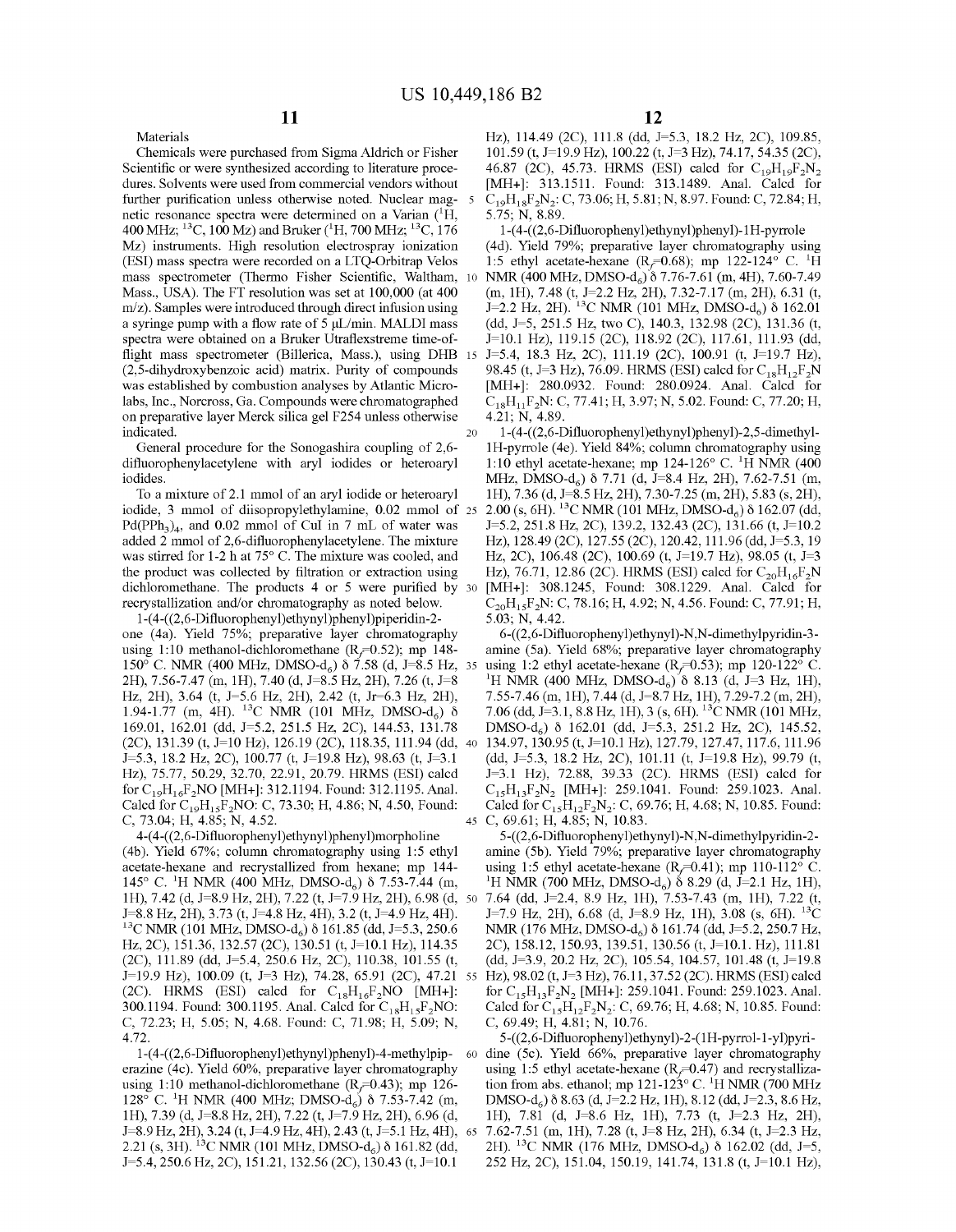118.35 (2C), 114.63, 112.07 (m, 4C), 111.27, 100.54 (t, 1=19.7 Hz), 95.5 (t, *1=2.9* Hz), 78.6. HRMS (ESI) calcd for  $C_{17}H_{11}F_2N_2$  [MH+]: 280.0885. Found: 280.0886. Anal. Calcd for  $C_{17}H_{10}F_2N_2$ : C, 72.85; H, 3.60; N, 10.00. Found: C, 72.74; H, 3.69; N, 9.84.

5-((2,6-Difluorophenyl)ethynyl)-N,N-dimethylpyrazin-2amine (5d). Yield 73%, colunm chromatography using 1:10 ethyl acetate-hexane; mp  $137-138^\circ$  C.  $^{1}$ H NMR (400 MHz, DMSO-d<sub>6</sub>)  $\delta$  8.3 (d, J=1.4 Hz, 1H), 8.19 (d, J=1.4 Hz, 1H), 7.52 (m, lH), 7.25 (t, 1=8 Hz, 2H), 3.13 (s, 6H). 13C NMR 10 (101 MHz, DMSO- $d_6$ )  $\delta$  161.93 (dd, J=251.5, 5.2 Hz, 2C), 152.96, 145.35, 131.25 (t, 1=10.1 Hz), 130.64, 123.25, 111.93 (dd, *1=5.2,* 18.6 Hz, 2C), 100.85 (t, 1=19.8 Hz), 97.31 (t, *1=3* Hz), 75.74, 37.2 (2C). HRMS (ESI) calcd for  $C_{14}H_{12}F_2N_3$  [MH+]: 260.0994. Found: 260.0994. Anal. 15 Calcd for  $C_{14}H_{11}F_2N_3$ : C, 64.86; H, 4.28; N, 16.21. Found: C, 64.63; 4.25; N, 16.39.

5-((2,6-Difluorophenyl)ethynyl)-lH-indole (Se). Yield 63%; preparative layer chromatography using 1:5 ethyl  $\frac{1}{2}$  acetate-hexane (R<sub>f</sub>=0.44); mp 131-133° C. <sup>1</sup>H NMR (400 20) MHz, DMSO-d<sub>6</sub>)  $\delta$  11.4 (s, 1H), 7.82 (s, 1H), 7.52-7.44 (m, 3H), 7.27 (dd, *1=1.6,* 8.5 Hz, lH), 7.23 (t, 1=8 Hz, 2H), 6.51-6.49 (m, 1H). <sup>13</sup>C NMR (101 MHz, DMSO-d<sub>6</sub>)  $\delta$ 161.94 (dd, *1=5.4,* 250.5 Hz, 2C), 136.08, 130.44 (t, 1=10.1 Hz), 127.63, 126.95, 124.24, 124.18, 112.06, 111.81 (dd, 25 *1=5.4,* 18.3 Hz, 2C), 111.35, 101.69 (t, 1=19.7 Hz), 101.59, 101.49 (t, J=3 Hz), 73.26. HRMS (ESI) calcd for  $C_{16}H_{10}F_2N$ [MH<sub>+</sub>]: 254.0776. Found: 254.0760. Anal. Calcd for  $C_{16}H_9F_2N$ : C, 75.88; H, 3.58; N, 5.53. Found: C, 76.07; H, 3.63; N, 5.41.

5-((2,6-Difluorophenyl)ethynyl)-1-methyl-lH-indole (5f). Yield 76%; colunm chromatography using 1:2 ethyl acetate-hexane; trip  $100-102^\circ$  C. <sup>1</sup>H NMR (400 MHz, DMSO-d<sub>6</sub>) δ 7.82 (d, J=1.6 Hz, 1H) 7.55-7.45 (m, 2H), 7.43 (d, *1=3* Hz, lH), 7.33 (dd, *1=1.6,* 8.5 Hz, lH), 7.24 (t, *1=7.9* 35 Hz, 2H), 6.5 (d, J=2.6 Hz, 1H), 3.82 (s, 3H). <sup>13</sup>C NMR (101 MHz, DMSO-d<sub>6</sub>)  $\delta$  161.94 (dd, J=5.4, 250.6 Hz, 2C), 136.45, 131.28, 130.51 (t, 1=10.1 Hz), 127.96, 124.41, 124.24, 111.83 (dd, *1=5.3,* 19.6 Hz, 2C), 111.45, 110.42, 101.63 (t, *1=20.0* Hz), 101.28 (t, *1=3* Hz), 100.92, 73.52, 40 dine (51). Yield 45%; column chromatography using 1:2 32.63. HRMS (ESI) calcd for  $C_{17}H_{12}F_2N$  [MH+]: 268.0932. Found: 268.0917. Anal. Calcd for  $C_{17}H_{11}F_2N$ : C, 76.39; H, 4.15; N, 5.24. Found: C, 76.17; H, 4.31; N, 5.04.

4-((2,6-Difluorophenyl)ethynyl)-lH-indazole (5g). Yield 71 %, colunm chromatography using 1:2 ethyl acetate- 45 hexane; mp  $178-179^{\circ}$  C.  $^{1}$ H NMR (400 MHz, DMSO-d<sub>6</sub>)  $\delta$ 13.45 (s, lH), 8.11 (s, lH), 7.69 (d, 1=7.8 Hz, lH), 7.63-7.52 (m, lH), 7.47-7.37 (m, 2H), 7.3 (t, 1=8 Hz, 2H). 13C NMR (101 MHz, DMSO-d<sub>6</sub>)  $\delta$  162.05 (dd, J=5.2, 251.8 Hz, 2C), 139.64, 132.2, 131.67 (t, 1=10.2 Hz), 126.16, 124.5, 123.35, 50 112.98, 112.22, 112.05 (dd, *1=5.3,* 18.2 Hz, 2C), 100.9 (t, 1=19.7 Hz), 96.74 (t, *1=3* Hz), 79.12, HRMS (ESI) calcd for  $C_{15}H_9F_2N_2$  [MH+]: 255.0728. Found: 255.0712. Anal. Calcd for  $C_{15}H_8F_2N_2$ : C, 70.86; H, 3.17; N, 11.02. Found: C, 70.60; H, 3.25; N, 10.92.

5-((2,6-Difluorophenyl)ethynyl)-lH-indazole (5h). Yield 25%, preparative layer chromatography using 1:2 ethyl  $\frac{1}{2}$  acetate-hexane (R<sub>f</sub>=0.63); mp 193-195° C. <sup>1</sup>H NMR (700) MHz, DMSO-d<sub>6</sub>)  $\delta$  13.34 (s, 1H), 8.15 (s, 1H), 8.08 (s, 1H), 7 .62 ( d, 1=8.6 Hz, lH), 7 .54-7.45 (m, 2H), 7 .25 (t, *1=7* .9 Hz, 60 2H). <sup>13</sup>C NMR (176 MHz, DMSO-d<sub>6</sub>)  $\delta$  162.01 (dd, J=5.2, 251 Hz, 2C), 139.52, 134.15, 130.94 (t, 1=10.1 Hz), 128.85, 124.98, 122.82, 112.96, 111.88 (dd, 1=3.8, 20.2 Hz, 2C), 110.94, 101.24 (t, 1=19.8 Hz), 100.03 (t, *1=3* Hz), 74.15. HRMS (ESI) calcd for  $C_{15}H_9F_2N_2$  [MH+]: 255.0728. 65 Found: 255.0727. Anal. Calcd for  $C_{15}H_8F_2N_2$ : C, 70.86; H, 3.17; N, 11.02, Found: C, 70.64; H, 3.22; N, 11.09.

6-((2,6-Difluorophenyl)ethynyl)-lH-indazole (5i). Yield 87%, column chromatography using 1:1 ethyl acetatehexane; mp  $192-194^{\circ}$  C.  $^{1}$ H NMR (400 MHz, DMSO-d<sub>6</sub>)  $\delta$ 13.31 (s, lH), 8.15 (s, lH), 7.85 (d, 1=8.3 Hz, lH), 7.77 (s, J=1.2 Hz, 1H), 7.6-7.48 (m, 1H), 7.33-7.21 (m, 3H). <sup>13</sup>C NMR (101 MHz, DMSO-d<sub>6</sub>)  $\delta$  162.09 (dd, J=5.2, 251.5 Hz, 2C), 139.31, 133.87, 131.44 (t, 1=10.2 Hz), 123.20, 123.04, 121.37, 118.43, 113.63, 111.99 (dd, *1=5.3,* 19 Hz, 2C), 100.94 (t, 1=19.7 Hz), 99.67 (t, 1=3.1 Hz), 75.66. HRMS (ESI) calcd for  $C_{15}H_{9}F_{2}N_{2}$  [MH+]: 255.0728. Found: 255.0712. Anal. Calcd for C<sub>15</sub>H<sub>8</sub>F<sub>2</sub>N<sub>2</sub>: C, 70.86; H, 3.17; N, 11.02. Found: C, 70.61; H, 3.06; N, 10.88.

5-((2,6-difluorophenyl)ethynyl)-1-methyl-1 H-indazole (5j). Yield 47%; preparative layer chromatography using 1 :5 ethyl acetate-hexane  $(R_f=0.31)$ ; mp  $107-109^\circ$  C. <sup>1</sup>H NMR (700 MHz, DMSO-d<sub>6</sub>)  $\delta$  8.12 (d, J=0.9 Hz, 1H), 8.06 (s, lH), 7.73 (d, 1=8.7 Hz, lH), 7.55 (dd, *1=1.5,* 8.7 Hz, lH), 7 .53-7.48 (m, lH), 7 .25 (t, *1=7* .9 Hz, 2H), 4.08 (s, 3H). 13C NMR (176 MHz, DMSO-d<sub>6</sub>) δ 162.01 (dd, J=5.2, 251.0 Hz, 2C), 139.19, 133.06, 130.98 (t, 1=10 Hz), 128.78, 125.17, 123.39, 113.04, 111.89 (dd, 1=3.8, 20.2 Hz, 2C), 110.54, 101.2 (t, 1=19.8 Hz), 99.87 (t, *1=3* Hz), 74.38, 35.53. HRMS (ESI) calcd for  $C_{16}H_{11}F_2N_2$  [MH+]: 269.0885. Found: 269.0885. Anal. Calcd for  $C_{16}H_{10}F_2N_2$ : C, 71.64; H, 3.76; N, 10.44. Found: C, 71.41; H, 3.75; N, 10.53.

6-((2,6-Difluorophenyl)ethynyl)-1-methyl-lH-indazole (5k). Yield 75%; preparative layer chromatography using 1:5 ethyl acetate-hexane  $(R_f=0.35)$ ; mp  $117-119^{\circ}$  C. <sup>1</sup>H NMR (400 MHz, DMSO-d<sub>6</sub>)  $\delta$  8.12 (s, 1H), 7.99 (s, 1H), 3.63; N, 5.41. 30 7.83 (d, 1=8.4 Hz, lH), 7.63-7.47 (m, lH), 7.32-7.2 (m, 3H), 4.09 (s, 3H). <sup>13</sup>C NMR (101 MHz, DMSO-d<sub>6</sub>)  $\delta$  162.09 (dd, *1=5.2,* 251.6 Hz, 2C), 139.09, 132.68, 131.44 (t, 1=10.2 Hz), 123.56, 123.20, 121.49, 118.42, 113.46, 111.94 (dd, *1=5.2,*  18.6 Hz, 2C), 100.88 (t, 1=19.7 Hz), 99.65 (t, *1=3* Hz), 75.81, 35.58, HRMS (ESI) calcd for  $C_{16}H_{11}F_2N_2$  [MH+]: 269.0885. Found: 269.0886. Anal. Calcd for  $C_{16}H_{10}F_2N_2$ : C, 71.64; H, 3.76; N, 10.44. Found: C, 71.48; H, 3.83; N, 10.39.

5-((2,6-Difluorephenyl)ethynyl)-1 H-pyrrolo[2,3-b ]pyriethyl acetate-hexane; mp  $192-194^\circ$  C.  $^{1}$ H NMR (400 MHz, DMSO-d<sub>6</sub>) δ 11.99 (s, 1H), 8.41 (d, J=2 Hz, 1H), 8.22 (d, *1=2* Hz, lH), 7.59 (t, *1=3* Hz, lH), 7.57-7.47 (m, lH), 7.26  $(t, J=8 Hz, 2H), 6.52 (dd, J=1.8, 3.5 Hz, 1H).$  <sup>13</sup>C NMR (101) MHz, DMSO-d<sub>6</sub>)  $\delta$  161.95 (dd, J=5.2, 251.2 Hz, 2C), 147.80, 145.04, 131.21, 131.02 (t, 1=10.3 Hz), 127.83, 119.20, 111.76 (dd, *1=5,* 19 Hz, 2C), 109.53, 101.29 (t, 1=19.9 Hz), 100.42, 98.22 (t, *1=3* Hz), 75.88. HRMS (ESI) calcd for  $C_{15}H_9F_2N_2$  [MH+]: 255.0728. Found: 255.0710. Anal. Calcd for  $\bar{C}_{15}H_8F_2N_2$ : C, 70.86; H, 3.17; N, 11.02. Found: C, 70.57; H, 3.17; N, 10.88.

2-((2,6-Difluorophenyl)ethynyl)quinoline (5m). Yield 83%; column chromatography using 1:5 ethyl acetatehexane; mp  $127-129^{\circ}$  C.  $^{1}$ H NMR (400 MHz, DMSO-d<sub>6</sub>)  $\delta$ 55 8.48 (d, 1=8.5 Hz, lH), 8.09-8.02 (m, 2H), 7.89-7.82 (m, lH), 7.76 (d, 1=8.4 Hz, lH), 7.72-7.66 (m, lH), 7.66-7.58 (m, lH), 7.32 (t, 1=8.1 Hz, 2H). 13C NMR (101 MHz, DMSO-d<sub>6</sub>)  $\delta$  162.44 (dd, J=5, 252.8 Hz, 2C), 147.66, 141.73, 137.07, 132.57 (t, 1=10.2 Hz), 130.62, 128.75, 128.05, 127.82, 127.15, 124.25, 112.16 (dd, *1=4.6,* 19 Hz, 2C), 99.97 (t, 1=19.7 Hz), 98.51 (t, *1=3* Hz), 75.62. HRMS (ESI) calcd for  $C_{17}H_{10}F_2N$  [MH+]: 266.0776. Found: 266.0756. Anal. Calcd for  $\bar{C}_{17}H_9F_2N$ : C, 76.98; H, 3.42; N, 5.28. Found: C, 76.73; H, 3.38; N, 5.17.

3-((2,6-Difluorophenyl)ethynyl)quinoline (5n). Yield 64%; preparative layer chromatography using 1:10 ethyl acetate-hexane  $(R_f=0.42)$ ; mp 115-117° C. <sup>1</sup>H NMR (400)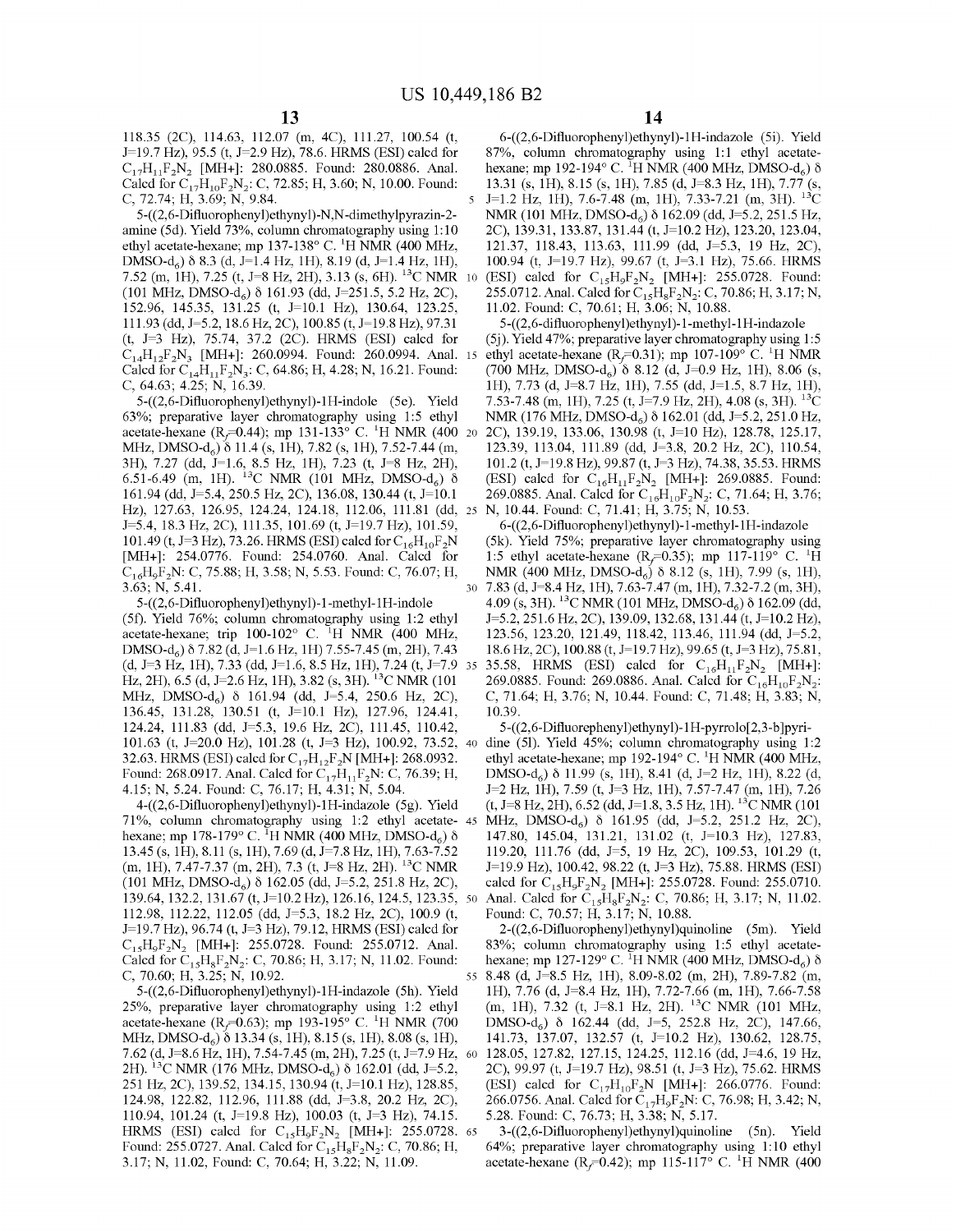MHz, DMSO-d<sub>6</sub>)  $\delta$  9 (d, J=2.1 Hz, 1H), 8.72 (d, J=2.2 Hz, lH), 8.06 (d, 1=8.4 Hz, 2H), 7.85 (t, *1=7.6* Hz, lH), 7.69 (t, *1*=7.6 Hz, 1H), 7.64-7.52 (m, 1H), 7.30 (t, J=8.1 Hz, 2H). <sup>13</sup>C NMR (101 MHz, DMSO-d<sub>6</sub>)  $\delta$  162.12 (dd, J=5, 252.2 Hz, 2C), 151.13, 146.64, 139.13, 132.02 (t, 1=10.2 Hz), 5 131.04, 128.87, 128.29, 127.7, 126.73, 115.41, 112.06 (dd, *1=5,* 18.7 Hz, 2C), 100.46 (t, 1=19.7 Hz), 96.21 (t, 1=3.1 Hz), 78.9. HRMS (ESI) calcd for  $C_{17}H_{10}F_2N$  [MH+]: 266.0776. Found: 266.0757. Anal. Calcd for  $C_{17}H_9F_2N$ ; C, 76.98; H,

3.42; N, 5.28. Found: C, 76.68; H, 3.50; N, 5.11.<br>4-((2,6-Difluorophenyl)ethynyl)quinoline (50). Yield  $4-((2,6-Difluorophenyl)ethynyl)$ quinoline (5o). 68%; column chromatography using 1:5 ethyl acetatehexane; mp 101-102° C. <sup>1</sup>H NMR (400 MHz, DMSO-d<sub>6</sub>)  $\delta$ 8.97 (d, *1=4.4* Hz, lH), 8.29 (d, 1=8.1 Hz, lH), 8.12 (d, 1=8.3 Hz, lH), 7.95-7.84 (m, lH), 7.83-7.75 (m, 2H), 7.70-7.58 15  $(m, 1H)$ , 7.34 (t, J=8.1 Hz, 2H). <sup>13</sup>C NMR (101 MHz, DMSO-d<sub>6</sub>) δ 162.22 (dd, J=4.9, 252.9 Hz, 2C), 150.26, 147.50, 132.8 (t, 1=10.2 Hz), 130.44, 129.78, 128.15, 127.1, 126.35, 124.97, 123.86, 112.21 (dd, *1=5.3,* 19 Hz, 2C), 100.06 (t, 1=19.8 Hz), 94.17 (t, *1=3* Hz), 84.92. HRMS (ESI) 20 calcd for  $C_{17}H_{10}F_2N$  [MH+]: 266.0776. Found: 266.0757, Anal. Calcd for  $C_{17}H_9F_2N$ : C, 76.98; H, 3.42; N, 5.28. Found: C, 77.21; H, 3.43; N, 5.24.

2-Chloro-3-( (2,6-difluorophenyl)ethynyl)quinoline (5p ). Yield 53%; column chromatography using 1:5 ethyl acetate- 25 hexane; mp 137-138° C. <sup>1</sup>H NMR (400 MHz, DMSO-d<sub>6</sub>)  $\delta$ 8.89 (s, lH), 8.1 (d, 1=8.2 Hz, lH), 8 (d, 1=8.5 Hz, lH), 7.93-7.84 (m, lH), 7.77-7.69 (m, lH), 7.68-7.56 (m, lH), 7.31 (t, J=8.1 Hz, 2H). <sup>13</sup>C NMR (101 MHz, DMSO-d<sub>6</sub>)  $\delta$ 162.2 (dd, *1=5,* 252.8 Hz, 2C), 148.86, 146.09, 143, 132.47 30 (t, 1=10.1 Hz), 132.3, 128.28, 128.16, 127.84, 126.14, 115.72, 112.17 (dd, *1=4.5,* 19 Hz, 2C), 100.22 (t, 1=19.7 Hz), 94.07 (t, *1=2.9* Hz), 82.23. HRMS (ESI) calcd for  $C_{17}H_9CIF_2N$  [MH+]: 300.0386. Found: 300.0368. Anal. Calcd for  $C_{17}H_8$ ClF<sub>2</sub>N: C, 68.13; H, 2.69; N, 4.67. Found: 35 HRMS (ESI) calcd for  $C_{17}H_9$ ClF<sub>2</sub>N [MH+]: 300.0386. C, 68.16; H, 2.73; N, 4.38.

4-Chloro-3-((2,6-difluorophenyl)ethynyl)quinoline (5q). Yield 40%; recrystallized from methanol; mp  $140-142^{\circ}$  C. <sup>1</sup>H NMR (400 MHz, DMSO-d<sub>6</sub>)  $\delta$  9.03 (s, 1H), 8.27 (d, 1=8.4 Hz, lH), 8.14 (d, 1=8.4 Hz, lH), 7.94 (t, *1=7.7* Hz, 40 lH), 7.84 (t, *1=7.7* Hz, lH), 7.7-7.56 (m, lH), 7.32 (t, 1=8.2 Hz, 2H). <sup>13</sup>C NMR (101 MHz, DMSO-d<sub>6</sub>)  $\delta$  162.11 (dd, *1=4.9,* 253.1 Hz, 2C), 151.25, 147.27, 143, 132.62 (t, 1=10.2 Hz), 131.84, 129.65, 129.22, 124.83, 124.17, 115.77, 112.16 (dd, *1=4.6,* 19 Hz, 2C), 100.15 (t, 1=19.7 Hz), 93.43 (t, *1=3* 45 Hz), 84.18. HRMS (ESI) calcd for  $C_{17}H_9ClF_2N$  [MH+]: 300.0386. Found: 300.0366. Anal. Calcd for  $C_{17}H_{2}CIF_{2}N$ : C, 68.13; H, 2.69; N, 4.67. Found: C, 67.84; H, 2.82; N, 4.53.

3-((2,6-Ditfluorophenyl)ethynyl)quinolin-6-amine (5r). Yield 67%; column chromatography using 2:1 ethyl acetatehexane; mp 184-185° C. <sup>1</sup>H NMR (400 MHz, DMSO-d<sub>6</sub>)  $\delta$ 8.54 (d, 1=2.1 Hz, lH), 8.26 (d, 1=2.1 Hz, lH), 7.73 (d, *1=9*  Hz, lH), 7.63-7.51 (m, lH), 7.29 (t, 1=8 Hz, 2H), 7.22 (dd, *J*=2.4, 9 Hz, 1H), 6.83 (d, *J*=2.5 Hz, 1H), 5.82 (s, 2H). <sup>13</sup>C 55 NMR (101 MHz, DMSO-d<sub>6</sub>)  $\delta$  162.10 (dd, J=5.1, 251.9 Hz, 2C), 148.05, 145.57, 140.98, 135.88, 131.76 (t, 1=10.2 Hz), 129.62, 128.76, 123, 115.13, 112.07 (dd, *1=5,* 18.7 Hz, 2C), 104.41, 100.8 (t, 1=19.7 Hz), 97.1 (t, 1=3.1 Hz), 78.02. HRMS (ESI) calcd for  $C_{17}H_{11}F_2N_2$  [MH+]: 281.0885. 60 Found: 281.0864. Anal. Calcd for  $C_{17}H_{10}F_2N_2$ : C, 72.85; H, 3.60; N, 10.00. Found: C, 72.57; H, 3.64; N, 9.84.

3-((2,6-Difluorophenyl)ethynyl)-7-fluoroquinoline (5s ). Yield 87%; column chromatography using 1:5 ethyl acetatehexane; mp 142-143° C. <sup>1</sup>H NMR (400 MHz, DMSO-d<sub>6</sub>)  $\delta$ 9.03 (d, *1=2* Hz, lH), 8.77 (d, 1=2.1 Hz, lH), 8.17 (dd, *1=6.3,*  9.1 Hz, lH), 7.83 (dd, *1=2.5,* 10.3 Hz, lH), 7.66 (td, *1=2.6,* 

8.9 Hz, 1H), 7.61-7.54 (m, 1H), 7.3 (t, J=8.1 Hz, 2H). <sup>13</sup>C NMR (101 MHz, DMSO-d<sub>6</sub>)  $\delta$  163.16 (d, J=250.1 Hz), 162.12 (dd, 1=5.1, 252.3 Hz, 2C), 152.29, 147.61 (d, *1=13*  Hz), 139.24 (d, *1=1.3* Hz), 132.07 (t, 1=10.2 Hz), 131.14 (d, 1=10.3 Hz), 124.09, 118.13 (d, *1=25.5* Hz), 114.95 (d, *1=2.7*  Hz), 112.58 (d, *1=20.6* Hz), 112.10 (dd, *1=5.3,* 18.9 Hz, 2C), 100.4 (t, 1=19.7 Hz), 95.94 (t, *1=2.9* Hz), 78.94. HRMS (ESI) calcd for  $C_{17}H_9F_3N$  [MH+]: 284.0682. Found: 284.0661. Anal. Calcd for  $C_{17}H_8F_3N$ : C, 72.09; H, 2.85; N, 10 4.95. Found: C, 71.83; H, 2.94; N, 4.70.

3-((2,6-Difluorophenyl)ethynyl)-8-fluoroquinoline (5t). Yield 79%; recrystallized from methanol; mp 136-137° C. <sup>1</sup>H NMR (400 MHz, DMSO-d<sub>6</sub>)  $\delta$  9.05 (d, J=2 Hz, 1H), 8.8 (s, lH), 7.97-7.84 (m, lH), 7.75-7.65 (m, 2H), 7.64-7.56 (m, lH), 7.31 (t, 1=8.1 Hz, 2H). 13C NMR (101 MHz, DMSOd6) Ii 162.15 (dd, *1=5,* 252.4 Hz, 2C), 157.08 (d, *1=255.6*  Hz), 151.38 (d, *l=l.5* Hz), 139.04 (d, *1=2.9* Hz), 136.37 (d, 1=12 Hz), 132.25 (t, 1=10.2 Hz), 128.44 (d, *1=2* Hz), 127.91 (d, 1=8 Hz), 124.26 (d, *1=4.6* Hz), 116.55, 115.22 (d, 1=18.4 Hz), 112.11 (dd, *1=5,* 18.6 Hz, 2C), 100.27 (t, 1=19.7 Hz), 95.71 (t, J=3 Hz), 79.59. HRMS (ESI) calcd for  $C_{17}H_0F_3N$ [MH+]: 284.0682. Found: 284.0661. Anal. Calcd for  $C_{17}H_8F_3N$ : C, 72.09; H, 2.85; N, 4.95. Found; C, 71.79; H, 2.92; N, 4.95.

7-Chloro-4-( (2,6-difluorophenyl)ethynyl)quinoline ( *Su).*  Yield 80%; colunm chromatography in 1:150 methanoldichloromethane; mp 130-132 $^{\circ}$  C., <sup>1</sup>H NMR (400 MHz, DMSO-d<sub>6</sub>) δ 8.99 (d, J=4.4 Hz, 1H), 8.25 (d, J=8.9 Hz, 1H), 8.17 (d, 1=2.1 Hz, lH), 7.83 (dd, 1=2.1, 8.9 Hz, lH), 7.80 (d, *1=4.5* Hz, lH), 7.7-7.59 (m, lH), 7.34 (t, 1=8.2 Hz, 2H). 13C NMR (101 MHz, DMSO-d<sub>6</sub>)  $\delta$  162.24 (dd, J=4.9, 253.1 Hz, 2C), 151.62, 147.83, 135.06, 133.04 (t, 1=10.3 Hz), 128.78, 128.42, 127.32, 127.01, 125.05, 124.22, 112.24 (dd, *1=4.5,*  19 Hz, 2C), 99.89 (t, 1=19.6 Hz), 93.66 (t, *1=3* Hz), 85.43. Found: 300.0366. Anal. Calcd for  $C_{17}H_8ClF_2N$ : C, 68.13; H, 2.69; N, 4.67. Found: C, 67.96; H, 2.68; N, 4.68.

5-((2,6-Difluorophenyl)ethynyl)quinoline (5v). Yield 68%; preparative layer chromatography using 1:10 ethyl acetate-hexane ( $R_f$ =0.45); mp 98-100° C. <sup>1</sup>H NMR (400 MHz, DMSO-d<sub>6</sub>)  $\delta$  9.04-9 (m, 1H), 8.64 (d, J=8.2 Hz, 1H), 8.15 (dd, *1=2.5,* 8.5 Hz, lH), 7.94 (dd, 1=2.8, 7.2 Hz, lH), 7.9-7.78 (m, lH), 7.78-7.69 (m, lH), 7.66-7.52 (m, lH), 7.40-7.23 (m, 2H). <sup>13</sup>C NMR (101 MHz, DMSO-d<sub>6</sub>)  $\delta$ 162.06 (dd, 1=5.1, 251.9 Hz, 2C), 151.47, 147.34, 133.17, 131.9 (t, 1=10.2 Hz), 131.13, 131.06, 129.35, 127.62, 122.86, 119.2, 112.06 (dd, *1=5.3,* 18.3 Hz, 2C), 100.56 (t), 95.63 (t, 1=3.1 Hz), 81.48. HRMS (ESI) calcd for  $C_{17}H_{10}F_2N$  [MH+]: 266.0776. Found: 266.0758. Anal. Calcd for  $C_{17}H_9F_2N$ : C, 76.98; H, 3.42; N, 5.28. Found: C, 76.80; H, 3.47; N, 5.15.

6-((2,6-Difluorophenyl)ethynyl)quinoline (5w). Yield 80%; column chromatography using 1:2 ethyl acetatehexane; mp 91-93° C. <sup>1</sup>H NMR (400 MHz, DMSO-d<sub>6</sub>)  $\delta$ 55 8.96 (dd, 1=1.8, 4.2 Hz, lH), 8.44 (d, 1=8.1 Hz, lH), 8.33 (d, *l=l.9* Hz, lH), 8.07 (d, 1=8.7 Hz, lH), 7.86 (dd, *l=l.9,* 8.7 Hz, lH), 7.61 (dd, *1=4.2,* 8.3 Hz, lH), 7.59-7.52 (m, lH), 7.29 (t, J=8.1 Hz, 2H). <sup>13</sup>C NMR (101 MHz, DMSO-d<sub>6</sub>)  $\delta$ 162.12 (dd, 1=5.1, 251.9 Hz, 2C), 151.86, 147.35, 136.13, 60 132.05, 131.74 (t, 1=10.2 Hz), 131.38, 129.7, 127.75, 122.44, 119.23, 112.01 (dd, *1=4.9,* 18.7 Hz, 2C), 100.67 (t, 1=19.7 Hz), 98.47 (t, *1=3* Hz), 76.91. HRMS (ESI) calcd for  $C_{17}H_{10}F_2N$  [MH+]: 266.0776. Found: 266.0758. Anal. Calcd for  $C_{17}H_9F_2N$ : C, 76.98; H, 3.42; N, 5.28. Found: C, 76.97; H, 3.33; N, 5.29.

7-((2,6-Difluorophenyl)ethynyl)quinoline (5x). Yield 74%; preparative layer chromatography using 1:10 ethyl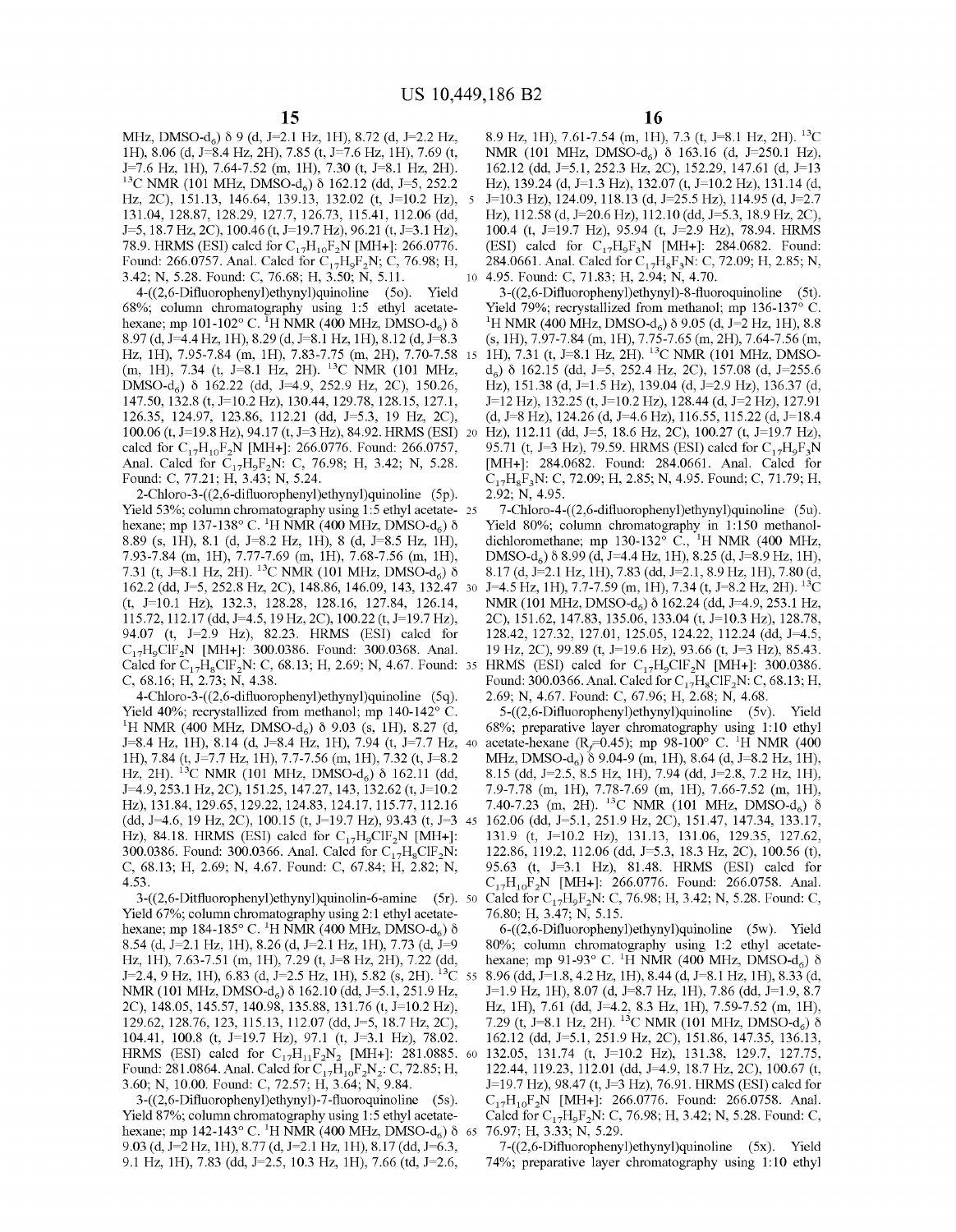acetate-hexane ( $R_f$ =0.49); mp 123-125° C. <sup>1</sup>H NMR (400 MHz, DMSO-d<sub>6</sub>)  $\delta$  8.98 (dd, J=1.7, 4.2 Hz, 1H), 8.43 (d, 1=8.2 Hz, lH), 8.21 (d, *l=l.l* Hz, lH), 8.07 (d, 1=8.4 Hz, lH), 7.73 (dd, *1=1.6,* 8.4 Hz, lH), 7.66-7.5 (m, 2H), 7.29 (t, J=8.1 Hz, 2H). <sup>13</sup>C NMR (101 MHz, DMSO-d<sub>0</sub>)  $\delta$  162.13 (dd, *1=5,* 252 Hz, 2C), 151.81, 147.12, 136.01, 132.15, 131.86 (t, 1=10.2 Hz), 129.08, 128.46, 128.24, 122.56, 122.21, 112.7-111.37 (dd, *1=5,* 18.6 Hz, 2C), 100.62 (t, 1=19.8 Hz), 98.35 (t, 1=3.1 Hz), 77.65. HRMS (ESI) calcd for  $C_{17}H_{10}F_2N$  [MH+]: 266.0776. Found: 266.0757. Anal. Calcd for  $C_{17}H_{9}F_{2}N$ : C, 76.98; H, 3.42; N, 5.28. Found: C, 77.15; H, 3.28; N, 5.31.

8-((2,6-Difluorophenyl)ethynyl)quinoline (5y). Yield 62%; column chromatography using 1:5 ethyl acetatehexane; mp 108-110° C.  $\rm ^1H$  NMR (400 MHz, DMSO-d<sub>6</sub>)  $\delta$ 9.04 (dd, 1=1.8, 4.2 Hz, lH), 8.47 (dd, 1=1.8, 8.3 Hz, lH), 8.11 (d, 1=8.2 Hz, lH), 8.08 (dd, *1=1.4,* 7.2 Hz, lH), 7.7-7.62 (m, 2H), 7.6-7.5 (m, 1H), 7.28 (t, J=8 Hz, 2H).  $^{13}$ C NMR (101 MHz, DMSO-d<sub>6</sub>)  $\delta$  162.07 (dd, J=5.2, 251.6 Hz, 20 2C), 151.47, 147.17, 136.71, 134.39, 131.37 (t, 1=10.2 Hz), 130, 128.02, 126.3, 122.36, 121.25, 111.94 (dd, *1=5.3,* 19 Hz, 2C), 101.33 (t, 1=19.6 Hz), 97.3 (t, *1=3* Hz), 80.76. HRMS (ESI) calcd for  $C_{17}H_{10}F_2N$  [MH+]: 266.0776. Found: 266.0757. Anal. Calcd for  $C_{17}H_9F_2N$ : C, 76.98; H, 25 3.42; N, 5.28. Found: C, 76.68; H, 3.30; N, 5.29.

2-Chloro-6-((2,6-difluorophenyl)ethynyl)quinoline (5z). Yield 67%; column chromatography using 1:5 ethyl acetatehexane; mp 137-138° C.  $^{1}$ H NMR (400 MHz, DMSO-d<sub>6</sub>)  $\delta$ 8.51 (d, 1=8.7 Hz, lH), 8.39 (s, lH), 8 (d, 1=8.7 Hz, lH), 30 7.92 (dd, 1=8.7, 1.6 Hz, lH), 7.69 (d, 1=8.6 Hz, lH), 7.63-7.53 (m, 1H), 7.29 (t, J=8.1 Hz, 2H). <sup>13</sup>C NMR (100 MHz, DMSO-d<sub>6</sub>)  $\delta$  162.14 (dd, J=252, 5.1 Hz, 2C), 151.17, 146.89, 140.01, 132.81, 131.97, 131.93 (t, 1=10.2 Hz), 128.64, 126.69, 123.53, 119.89, 112.06, (dd, *1=5.3,* 19 Hz, 35 2C), 100.54 (t, 1=19.8 Hz), 98.05 (t, *1=3* Hz). 77.38. HRMS (ESI) calcd for  $C_{17}H_9CIF_2N$  [MH+]: 300.0386. Found: 300.0366. Anal. Calcd for  $C_{17}H_8CIF_2N$ : C, 68.13; H, 2.69; N, 4.67. Found: C, 67.93; H, 2.70; N, 4.49.

4-Chloro-6-( (2,6-difluorophenyl)ethynyl)quinoline (Saa). 40 Yield 64%; preparative layer chromatography using 1:5 ethyl acetate-hexane ( $R_f$ =0.33) and recrystallization from hexane; mp 120-122° C. <sup>1</sup>H NMR (700 MHz, DMSO-d<sub>6</sub>)  $\delta$ 8.89 (d, *1=4.7* Hz, lH), 8.33 (d, 1=1.8 Hz, lH), 8.14 (d, 1=8.6 Hz, lH), 7.96 (dd, 1=1.8, 8.6 Hz, lH), 7.84 (d, *1=4.7* Hz, 45 lH), 7.67-7.5 (m, lH), 7.29 (t, 1=8 Hz, 2H), 13C NMR, (176 MHz, DMSO-d<sub>6</sub>) δ 162.14 (dd, J=4.9, 252.3 Hz, 2C), 151.75, 148.13, 140.97, 132.55, 132 (t, 1=10.1 Hz), 130.46, 127.06, 125.49, 122.61, 120.88, 112.00 (dd, 1=3.8, 20.1 Hz, 2C), 100.41 (t, 1=19.7 Hz), 97.85 (t, *1=3* Hz), 77.94. HRMS 50 (ESI) calcd for  $C_{17}H_9CIF_2N$  [MH+]: 300.0386, Found: 300.0389. Anal. Calcd for C<sub>17</sub>H<sub>8</sub>ClF<sub>2</sub>N: C, 68.13; H, 2.69; N, 4.67, Found: C, 67.85; H, 2.79; N, 4.53.

4-Chloro-7-((2,6-difluorophenyl)ethynyl)quinoline (5bb ). Yield 63%; column chromatography using 1:5 ethyl acetate- 55 hexane and recrystallized from acetonitrile; mp 148-150° C. <sup>1</sup>H NMR (400 MHz, DMSO-d<sub>6</sub>)  $\delta$  8.92 (d, J=4.7 Hz, 1H), 8.28 (d, *1=1.7* Hz, lH), 8.25 (d, 1=8.7 Hz lH), 7.88 (dd, *l=l.7,* 8.6 Hz, lH), 7.84 (d, *1=4.7* Hz, lH), 7.64-7.52 (m, lH), 7.30 (t, 1=8.1 Hz, 2H). 13C NMR (101 MHz, DMSO- <sup>60</sup> d<sub>6</sub>)  $\delta$  162.16 (dd, J=5, 252.3 Hz, 2C), 151.83, 148.07, 141.2, 132.55, 132.16 (t, 1=10.1 Hz), 130.06, 125.83, 124.76, 123.5, 122.66, 112.08 (dd, *1=5.3,* 19 Hz, 2C), 100.4 (t, 1=19.7 Hz), 97.62 (t, *1=3* Hz), 78.63. HRMS (ESI) calcd for  $C_{17}H_9CIF_2N$  [MH+]: 300.0386. Found: 300.0365. Anal. 65 Calcd for  $C_{17}H_8CIF_2N$ : C, 68.13; H, 2.69; N, 4.67. Found: C, 68.41; H, 2.97; N, 4.42.

6-((2,6-Difluorophenyl)ethynyl)quinolin-4-amine (5cc ). Yield 93%; colunm chromatography using 1:10 methanoldichloromethane; mp 220-222 $^{\circ}$  C. <sup>1</sup>H NMR (700 MHz, DMSO-d<sub>6</sub>)  $\delta$  8.54 (s, 1H), 8.35 (br s, 1H), 7.79 (d, J=8.6 Hz, lH), 7.73 (dd, *1=1.7,* 8.6 Hz, lH), 7.61-7.51 (m, lH), 7.29 (t, 1=8 Hz, 2H), 7.27 (s, 2H), 6.62 (d, *1=5.3* Hz, lH). 13C NMR (176 MHz, DMSO-d<sub>6</sub>) δ 162.07 (dd, J=5, 251.6 Hz, 2C), 152.28, 150.46, 147.61, 131.44, 131.41 (t, 1=10.1 Hz), 128.67, 126.82, 118.06, 116.27, 111.98 (dd, *1=5,* 18.6 Hz, 2C), 103.1, 100.91 (t, 1=19.8 Hz), 99.23 (t, *1=3* Hz), 76.01. HRMS (ESI) calcd for  $C_{17}H_{11}F_{2}N_{2}$  [MH+]: 281.0885. Found: 281.0887. Anal. Calcd for  $C_{17}H_{10}F_2N_2$ : C, 72.85; H, 3.60; N, 10.00. Found: C, 72.84; H, 3.52; N, 10.06.

7-((2,6-Difluorophenyl)ethynyl)quinolin-4-amine (5dd). Yield 61%; column chromatography using ethyl acetate; mp 219-221° C. <sup>1</sup>H NMR (700 MHz, DMSO-d<sub>6</sub>)  $\delta$  8.37 (br s, lH), 8.23 (d, 1=8.6 Hz, lH), 7.94 (s, lH), 7.6-7.54 (m, lH), 7.51 (dd, *1=1.5,* 8.6 Hz, lH), 7.29 (t, 1=8 Hz, 2H), 6.93 (s, 2H), 6.6 (d, J=5.1 Hz, 1H). <sup>13</sup>C NMR (176 MHz, DMSO-d<sub>6</sub>) Ii 162.1 (dd, *1=5.0,* 251.8 Hz, 2C), 151.45, 151.4, 148.33, 132.32, 131.63 (t, 1=10.1 Hz), 125.22, 123.49, 121.57, 118.88, 111.98 (dd, *1=3.7,* 20.3 Hz, 2C), 103.21, 100.78 (t, 1=19.7 Hz), 98.75 (t, *1=2.9* Hz), 76.85, HRMS (ESI) calcd for  $C_{17}H_{11}F_2N_2$  [MH+]: 281.0885. Found: 281.0885. Anal. Calcd for  $C_{17}H_{10}F_2N_2$ : C, 72.85; H, 3.60; N, 10.00. Found: C, 72.57; H, 3.73; N, 9.96.

General Procedure for the synthesis of N,N-dimethylamino-substituted quinolines by nucleophilic aromatic substitution.

A mixture of 130 mg (0.43 mmol) of an appropriate chloro-substituted quinoline and 2.2 mL (4.3 mmol, 10 eq) of2M methylamine or dirnethylamine in THF was stirred at 130° C. for 2-3 h in a pressure tube. The mixture was poured into water, extracted with dichloromethane, dried over anhydrous magnesium sulfate, concentrated and purified by chromatography as noted for individual compounds.

6-((2,6-Difluorophenyl)ethynyl)-N,N-dimethylquinolin-2-amine (See). Yield 67%; preparative layer chromatography using 1:5 ethyl acetate-hexane ( $R_f$ =0.53) and recrystallization from abs. ethanol; mp  $142-144^{\circ}$  C. <sup>1</sup>H NMR (700 MHz, DMSO-d<sub>6</sub>)  $\delta$  8.05 (d, J=9.1 Hz, 1H), 7.98 (d, J=1.9 Hz, lH), 7.6 (dd, *1=2.0,* 8.6 Hz, lH), 7.54 (d, 1=8.6 Hz, lH), 7.53-7.48 (m, lH) 7.29-7.23 (m, 2H), 7.14 (d, *1=9.2* Hz, lH), 3.19 (s, 6H). <sup>13</sup>C NMR (176 MHz, DMSO-d<sub>6</sub>)  $\delta$  161.97 (dd, *1=5.2,* 251.1 Hz, 2C), 157.82, 147.85, 136.93, 131.54, 131.42, 130.93 (t, 1=10 Hz), 126.25, 121.85, 113.31, 111.88 (dd, *1=3.9,* 20.2 Hz, 2C), 110.48, 101.25 (t, 1=19.8 Hz), 99.78 (t, *1=2.9* Hz), 75.07, 37.61 (2C). HRMS (ESI) calcd for  $C_{19}H_{15}F_2N_2$  [MH+]: 309.1198. Found: 309.1198, Anal. Calcd for  $C_{19}H_{14}F_2N_2$ : C, 74.01; H, 4.58; N, 9.09. Found: C, 74.04; H, 4.59; N, 9.09.

6-((2,6-Difluorophenyl)ethynyl)-N,N-dimethylquinolin-4-amine (5fl). Yield 64%; preparative layer chromatography using 1:1 ethyl acetate-hexane ( $R_f$ =0.41); mp 118-120° C. <sup>1</sup>H NMR (700 MHz, DMSO-d<sub>6</sub>)  $\delta$  8.62 (d, J=5.2 Hz, 1H), 8.22 (d, *l=l.9* Hz, lH), 7.94 (d, 1=8.6 Hz, lH), 7.76 (dd, *l=l.9,* 8.6 Hz, lH), 7.55 (m, lH), 7.27 (t, 1=8 Hz, 2H), 6.91 (d, *1=5.2* Hz, lH), 3.02 (s, 6H). 13C NMR (176 MHz, DMSO-d<sub>6</sub>)  $\delta$  162.08 (dd, J=5.1, 251.7 Hz, 2C), 156.56, 151.52, 149.18, 131.51 (t, 1=10.1 Hz), 130.73, 130.23, 128.42, 121.95, 117.04, 111.95 (dd, 1=3.8, 20.2 Hz, 2C), 108.06, 100.84 (t, 1=19.7 Hz), 99.05 (t, *1=3* Hz), 76.28, 43.54 (2C). HRMS (ESI) calcd for  $C_{19}H_{15}F_{2}N_{2}$  [MH+]: 309.1198. Found: 309.1201. Anal. Calcd for  $C_{19}H_{14}F_2N_2$ : C, 74.01; H, 4.58; N, 9.09. Found: C, 73.75; H, 4.66; N, 9.11.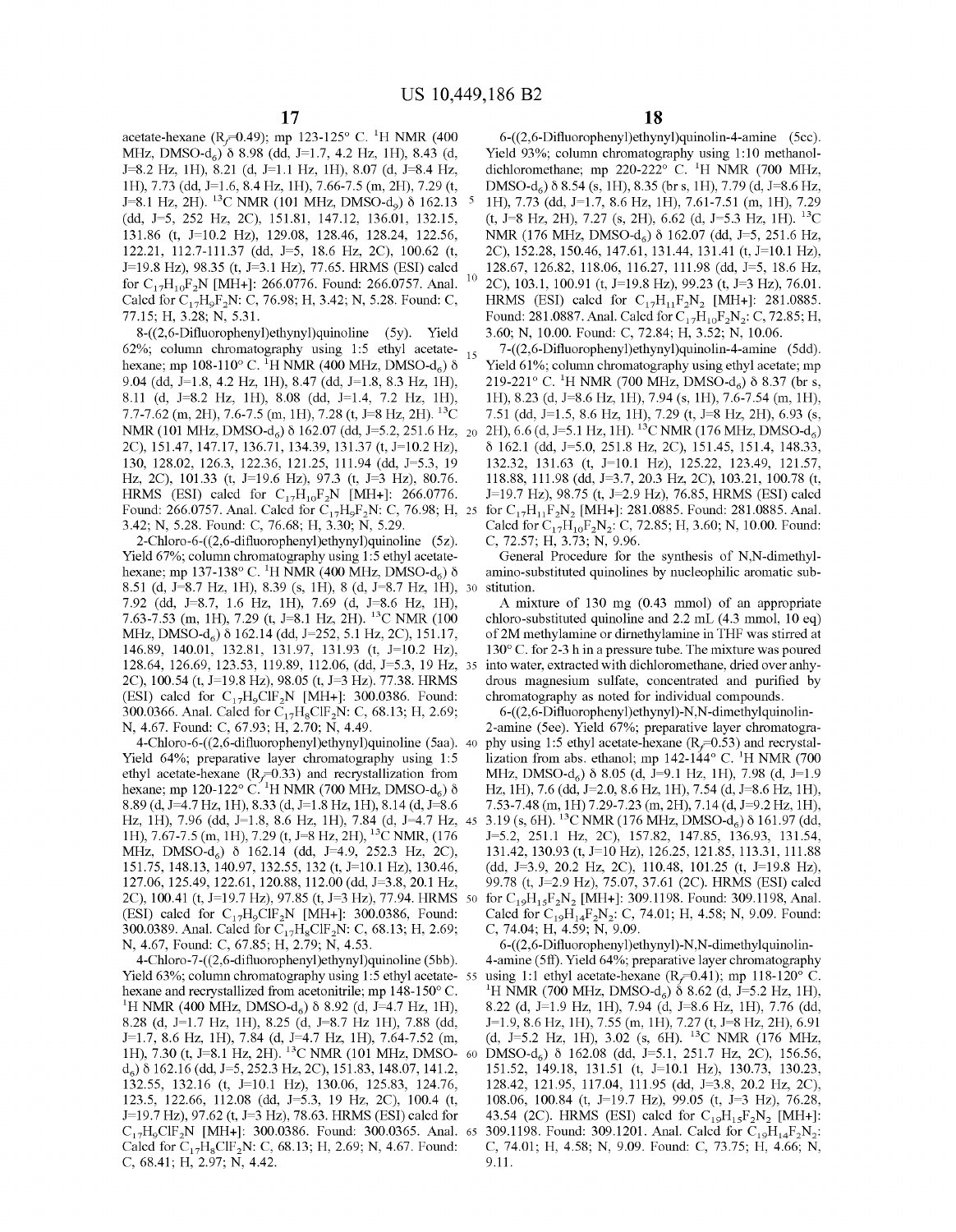1-((2,6-Difluorophenyl)ethynyl)isoquinoline (5gg). Yield 72%; column chromatography using 1:5 ethyl acetatehexane; mp 120-122° C. <sup>1</sup>H NMR (400 MHz, DMSO-d<sub>6</sub>)  $\delta$ 8.6 (d, *1=5.6* Hz, lH), 8.45-8.37 (m, lH), 8.13-8.05 (m, lH), 7.97 (d, *1=5.6* Hz, lH), 7.92-7.81 (m, 2H), 7.74-7.57 (m, 5 lH), 7.35 (t, 1=8.1 Hz, 2H). 13C NMR (101 MHz, DMSOd6) Ii 162.44 (dd, *1=5,* 252.7 Hz, 2C), 143.08, 142.14, 135.38, 132.71 (t, 1=10.2 Hz), 131.22, 129.13, 128.6, 127.47, 125.45, 121.74, 112.21 (dd, *1=5.4,* 18.3 Hz, 2C), 100.04 (t, 1=19.7 Hz), 96.00 (t, 1=3.1 Hz), 80. HRMS (ESI) 10 calcd for  $C_{17}H_{10}F_2N$  [MH+]: 266.0776. Found: 266.0758. Anal. Calcd for  $C_{17}H_9F_2N$ : C, 76.98; H, 3.42; N, 5.28. Found: C, 76.92; H, 3.50; N, 5.20.

4-((2,6-Difluorophenyl)ethynyl)isoquinoline (Shh). Yield 73%; column chromatography using 1:5 ethyl acetate- 15 hexane; mp 102-104° C. <sup>1</sup>H NMR (400 MHz, DMSO-d<sub>6</sub>)  $\delta$ 9.41 (s, lH), 8.79 (s, lH), 8.25 (t, *1=9.l* Hz, 2H), 7.99 (t, *1=7.6* Hz, lH), 7.82 (t, *1=7.6* Hz, lH), 7.68-7.53 (m, lH), 7.32 (t, J=8.1 Hz, 2H). <sup>13</sup>C NMR (101 MHz, DMSO-d<sub>6</sub>)  $\delta$ 162.04 (dd, *1=5,* 252.1 Hz, 2C), 153.34, 146.2, 134.33, 20 132.32, 132.06 (t, 1=10.2 Hz), 128.63, 128.57, 127.34, 123.75, 113.84, 112.09 (dd, *1=4.9,* 18.6 Hz, 2C), 100.58 (t, 1=19.6 Hz), 94.01 (t, *1=3* Hz), 83.24. HRMS (ESI) calcd for  $C_{17}H_{10}F_2N$  [MH+]: 266.0776. Found: 266.0758. Anal. Calcd for  $C_{17}H_9F_2N$ : C, 76.98; H, 3.42; N, 5.28. Found: C, 25 76.68; H, 3.49; N, 5.10.

5-((2,6-Difluorophenyl)ethynyl)isoquinoline (5ii), Yield 85%; column chromatography using 1:1 ethyl acetatehexane; mp 115-117° C. <sup>1</sup>H NMR (400 MHz, DMSO-d<sub>6</sub>)  $\delta$ 9.44 (s, lH), 8.7 (d, 1=5.8 Hz, lH), 8.27 (d, 1=8.3 Hz, lH), 30 8.11 (dd, *1=1.1,* 7.2 Hz, lH), 8.08 (d, *1=5.9* Hz, 1.11), 7.81-7.72 (m, lH), 7.66-7.55 (m, lH), 7.33 (t, 1=8.1 Hz, 2H). <sup>13</sup>C NMR (101 MHz, DMSO-d<sub>6</sub>)  $\delta$  162.06 (dd, J=5.1, 252 Hz, 2C), 153.14, 144.54, 134.88, 134.71, 131.97 (t, 1=10.1 Hz), 129.62, 127.91, 127.36, 117.86, 117.53, 112.1 35 (dd, *1=5.3,* 19 Hz, 2C), 100.63 (t, 1=19.6 Hz), 95.41 (t, *1=3*  Hz), 81.86. HRMS (ESI) calcd for  $C_{17}H_{10}F_2N$  [MH+]: 266.0776. Found: 266.0756. Anal. Calcd for  $C_{17}H_9F_2N$ : C, 76.98; H, 3.42; N, 5.28. Found: C, 76.75; H, 3.47; N, 5.23.

6-((2,6-difluorophenyl)ethynyl)isoquinoline (5jj). Yield 40 75%, column chromatographing using 1:1 ethyl acetatehexane; mp 97-99 $^{\circ}$  C. <sup>1</sup>H NMR (400 MHz, DMSO-d<sub>6</sub>)  $\delta$ 9.38 (s, lH), 8.58 (d, 1=6.1 Hz, lH), 8.3 (s, lH), 8.2 (d, 1=8.5 Hz, lH), 7.9 (d, *1=5.7* Hz, lH), 7.79 (dd, *1=1.6,* 8.5 Hz, lH), 7.68-7.5 (m, 1H), 7.3 (t, J=8.1 Hz, 2H). <sup>13</sup>C NMR (101 45 MHz, DMSO-d<sub>6</sub>)  $\delta$  162.18 (dd, J=5, 252.1 Hz, 2C), 152.35, 143.91, 134.84, 132.1 (t, 1=10.2 Hz), 130.25, 129.29, 128.44, 123.12, 120.19, 112.11 (dd, *1=5.0,* 19 Hz, 2C), 100.37 (t, 1=19.7 Hz), 98.29 (t, *1=3.2* Hz), 78.06. HRMS (ESI) calcd for  $C_{17}H_{10}F_2N$  [MH+]: 266.0776. Found: 50 266.0757. Anal. Calcd for  $C_{17}H_9F_2N$ : C, 76.98; H, 3.42; N, 5.28. Found: C, 77.16; H, 3.39; N, 5.21.

l -Chloro-4-( (2,6-difluorophenyl )ethyny l)isoquinoline (5kk). Yield 48%; preparative layer chromatography using 1:5 ethyl acetate-hexane  $(R_f=0.62)$  and recrystallization 55 J=2.9 Hz), 79.90, 28.29. HRMS (ESI) calcd for  $C_{18}H_{13}F_2N_2$ from abs. ethanol; mp  $145-146^{\circ}$  C. <sup>1</sup>H NMR (700 MHz, DMSO-d<sub>6</sub>)  $\delta$  8.63 (s, 1H), 8.39 (d, J=8.2 Hz, 1H), 8.3 (d, 1=8.3 Hz, lH), 8.1 (ddd, *1=1.2,* 6.9, 8.2 Hz, lH), 7.95 (ddd, *l=l.l,* 6.9, 8.3 Hz, lH), 7.66-7.58 (m, lH), 7.33 (t, 1=8.1 Hz, 2H). <sup>13</sup>C NMR (176 MHz, DMSO-d<sub>6</sub>)  $\delta$  162.06 (dd, J=4.9, 60 252.5 Hz, 2C), 151.11, 144.73, 136.29, 133.31, 132.36 (t, 1=10.1 Hz), 130.35, 126.5, 125.37, 124.82, 114.66, 112.13 (dd, *1=3.7,* 20.1 Hz, 2C). 100.31 (t, 1=19.7 Hz), 93 (t, *1=3.0*  Hz), 84.26. HRMS (ESI) calcd for  $C_{17}H_9CIF_2N$  [MH+]: 300.0386. Found: 300.0388. Anal. Calcd for  $C_{17}H_8ClF_2N$ : 65 C, 68.13; H, 2.69; N, 4.67. Found: C. 68.06; H, 2.78; N, 4.61.

**20** 

1-((2,6-Difluorophenyl)ethynyl)-7-fluoroisoquinoline (511). Yield 56%; column chromatography using 1:200 methanol-dichloromethane; mp  $177-178^{\circ}$  C. <sup>1</sup>H NMR (400) MHz, DMSO-d<sub>6</sub>)  $\delta$  8.61 (d, J=5.5 Hz, 1H), 8.23 (dd, J=5.5, 9.1 Hz, lH), 8.07-7.96 (m, 2H), 7.83 (td, *1=2.6,* 8.9 Hz, lH), 7.71-7.57 (m, lH), 7.35 (t, 1=8.2 Hz, 2H). 13C NMR (101 MHz, DMSO-d<sub>6</sub>)  $\delta$  162.43 (dd, J=5, 252.8 Hz, 2C), 161.17 (d, *1=249.3* Hz), 142.77 (d, *1=2.4* Hz), 141.58 (d, *1=6* Hz), 132.93, 132.79 (d, 1=8.6 Hz), 131.15 (d, 1=8.9 Hz), 129.49 (d, 1=8.8 Hz), 121.79 (d, *1=25.6* Hz), 121.56 (d, *l=l.6* Hz), 112.23 (dd, *1=5,* 18.7 Hz, 2C), 108.72 (d, *1=22.2* Hz), 99.91 (t, 1=19.7 Hz), 95.49 (t, *1=2.7* Hz), 80.54. HRMS (ESI) calcd for  $C_{17}H_9F_3N$  [MH+]: 284.0682. Found: 284.0662. Anal. Calcd for  $C_{17}H_8F_3N$ : C, 72.09; H, 2.85; N, 4.95. Found: C, 71.98; H, 2.69; N, 4.91.

4-((2,6-Difluorophenyl)ethynyl)isoquinolin-1-amine (5mm). Yield 71%; column chromatography using 1:10 methanol-dichloromethane and recrystallization from methanol; mp 200-201 $^{\circ}$  C. <sup>1</sup>H NMR (400 MHz, DMSO-d<sub>6</sub>)  $\delta$  8.31 (d, J=8.3 Hz, 1H), 8.17 (s, 1H), 8.04 (d, J=8.2 Hz, lH), 7.82 (t, *1=7.6* Hz, lH), 7.59 (t, *1=7.6* Hz, lH), 7.55-7.43 (m, 3H), 7.26 (t, *1=7.9* Hz, 2H). 13C NMR (101 MHz, DMSO-d<sub>6</sub>)  $\delta$  162.04 (dd, J=5.4, 250.5 Hz, 2C), 158.49, 147.85, 136.25, 131.71, 130.77 (t, 1=10 Hz), 126.86, 125, 124.33, 116.64, 111.85 (dd, *1=5.4,* 18.3 Hz, 2C), 102.27, 102.23 (t, 1=19.9 Hz), 97.26 (t, *1=2.9* Hz), 80.27. HRMS (ESI) calcd for  $C_{17}H_{11}F_2N_2$  [MH+]: 281.0885. Found: 281.0866. Anal. Calcd for  $C_{17}H_{10}F_2N_2$ : C, 72.85; H, 3.60; N, 10.00. Found: C, 73.13; H, 3.69; N, 9.93.

4-((2,6-difluorophenyl)ethynyl)-N,N-dimethylisoquinolin-1-amine (5nn). Yield 75%; preparative layer chromatography using 1:5 ethyl acetate-hexane ( $R_f$ =0.47); mp 122- $124^{\circ}$  C. <sup>1</sup>H NMR (700 MHz, DMSO-d<sub>6</sub>)  $\delta$  8.31 (s, 1H), 8.23-8.16 (m, lH), 8.13 (dd, *1=1.2,* 8.3 Hz, lH), 7.84 (ddd, *l=l.2,* 6.9, 8.2 Hz, lH), 7.62 (ddd, *1=1.3,* 6.8, 8.3 Hz, lH), 7.56-7.48 (m, lH), 7.28 (t, *1=7.9* Hz, 2H), 3.19 (s, 6H). 13C NMR (176 MHz, DMSO-d<sub>6</sub>)  $\delta$  161.72 (dd, J=5.3, 250.9 Hz, 2C), 160.63, 145.03, 137.01, 130.96, 130.82 (t, 1=10.1 Hz), 126.80, 126.2, 124.21, 118.3, 111.91 (dd, 1=3.8, 20.1 Hz, 2C), 105.07, 101.45 (t, 1=19.8 Hz), 95.96 (t, *1=2.9* Hz), 81.00, 42.45 (2C). HRMS (ESI) calcd for  $C_{19}H_{15}F_2N_2$ [MH+]: 309.1198. Found: 309.1200. Anal. Calcd for  $C_{19}H_{14}F_2N_2$ : C, 74.01; H, 4.58; N, 9.09. Found: C, 73.75; H, 4.60; N, 9.00.

4-((2,6-Difluorophenyl)ethynyl)-N-methylisoquinolin-1 amine (500). Yield 60%,  $R_f$ =0.48 (1:2 ethyl acetate-hexane), mp 118-120° C. <sup>1</sup>H NMR (400 MHz, DMSO-d<sub>6</sub>) δ 8.28 (d, 1=8.6 Hz, lH), 8.25 (s, lH), 8.08 (t, *1=4.5* Hz, lH), 8.05 (d, *1=9.l* Hz, lH), 7.81 (t, *1=7.5* Hz, lH), 7.61 (t, *1=7.5* Hz, lH), 7.55-7.44 (m, lH), 7.26 (t, *1=7.9* Hz, 2H), 3.03 (d, *1=4.5* Hz, 3H). <sup>13</sup>C NMR (101 MHz, DMSO-d<sub>6</sub>)  $\delta$  161.61 (dd, J=5.4, 250.4 Hz, 2C), 156.29, 147.12, 135.26, 130.99, 130.33 (t, 1=10.1 Hz), 126.6, 124.05, 123.44, 117.01, 112.01 (dd, 1=3.8, 20.1 Hz, 2C), 101.78 (t, 1=19.9 Hz), 101.45, 96.88 (t, [MH+]: 295.1041. Found: 295.1035. Anal. Calcd for  $C_{18}H_{12}F_{2}H_{2}$ : C, 73.46; H, 4.11; N, 9.52. Found: C, 73.49; H, 4.23, N, 9.61.

4-((2,6-Difluorophenyl)ethynyl)-1-( 4-methylpiperazin-1 yl)isoquinoline (5pp). Yield 79%, *R<sub>f</sub>*=0.42 (1:10 methanoldichloromethane), mp  $70-72^{\circ}$  C. <sup>1</sup>H NMR (400 MHz, DMSO-d<sub>6</sub>)  $\delta$  8.38 (s, 1H), 8.16 (d, J=8.1 Hz, 1H), 8.11 (d, 1=8.4 Hz, lH), 7.88 (ddd, *1=1.2,* 6.9, 8.2 Hz, lH), 7.68 (ddd, *l=l.3,* 6.9, 8.3 Hz, lH), 7.61-7.5 (m, lH), 7.29 (t, 1=8 Hz, 2H), 3.47 (t, *1=5* Hz, 4H), 2.57 (t, *1=4.7* Hz, 4H), 2.27 (s, 3H). <sup>13</sup>C NMR (101 MHz, DMSO-d<sub>6</sub>)  $\delta$  161.82 (dd, J=5.3, 251.1 Hz, 2C), 160.77, 144.84, 136.70, 131.31, 131.15 (t,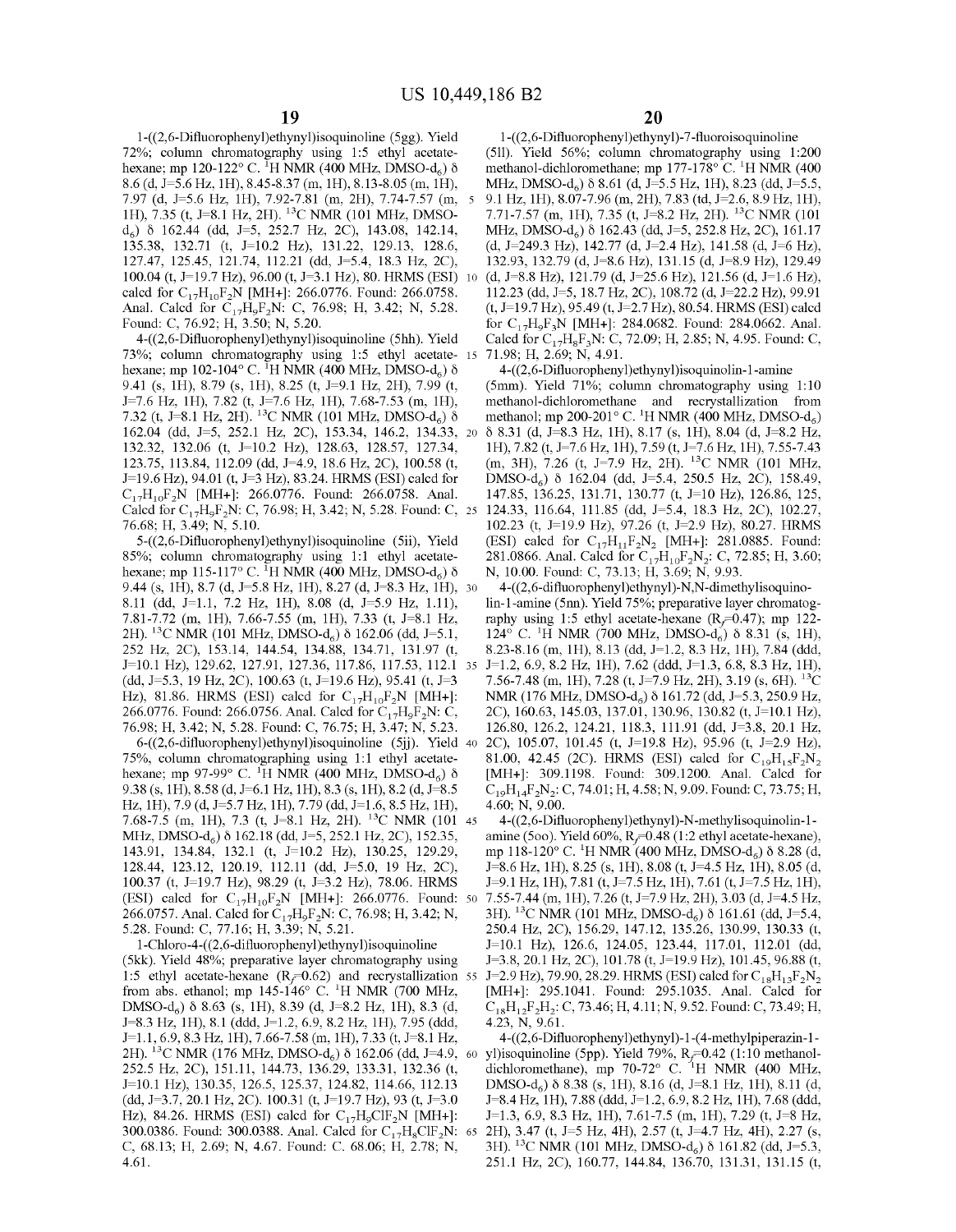*1=9.2* Hz), 127.19, 126.14, 124.54, 119.27, 112.12 (dd, *1=3.7,* 20.1 Hz, 2C). 107.32, 101.20 (t, 1=19.7 Hz), 95.34 (t, *1=3* Hz), 81.52, 54.56 (2C), 50.65 (2C), 45.78. HRMS (ESI) calcd for  $C_{22}H_{20}F_2N_3$  [MH+]: 364.1620. Found: 364.1614. Anal, Calcd for  $C_{22}H_{19}F_2N_3$ : C, 72.71; H, 5.27; N, 11.56. 5 Found: C, 72.91; H, 5.12, N, 11.67.

8-((2,6-Difluorophenyl)ethynyl)-N,N-dimethyl-1,6naphthyridin-5-amine (Sqq). Yield 76%, *Rf=0.29* (1:2 ethyl acetate-hexane), mp  $149-150^\circ$  C.  $^{1}$ H NMR (400 MHz, DMSO-d<sub>6</sub>)  $\delta$  9.04 (dd, J=1.7, 4.2 Hz, 1H), 8.59 (dd, J=1.7, 10 8.5 Hz, lH), 8.45 (s, lH), 7.57 (dd, *1=4.2,* 8.5 Hz, lH), 7.53-7.46 (m, 1H), 7.25 (t, J=8 Hz, 2H), 3.25 (s, 6H).  $^{13}$ C NMR (101 MHz, DMSO-d<sub>6</sub>)  $\delta$  161.9 (dd, J=5.3, 250.9 Hz, 2C), 160.35, 153.88, 152.18, 148.92, 135.3, 130.67 (t, 1=10.1 Hz), 120.82, 113.48, 111.84 (dd, 1=3.8, 20.1 Hz, 2C), 15 106.58, 101.86 (t, 1=19.8 Hz), 96.37 (t, *1=3.0* Hz), 79.73, 42.31 (2C). HRMS (ESI) calcd for  $C_{18}H_{14}F_2N_3$  [MH+]: 310.1150. Found: 310.1147. Anal. Calcd for  $C_{18}H_{13}F_2N_3$ : C, 69.89; H, 4.24; N, 13.58. Found: C, 70.01; H, 4.44, N, 13.53.

 $68\%$ ; recrystallized from acetonitrile; mp  $166-168^\circ$  C. <sup>1</sup>H NMR (400 MHz, DMSO-d<sub>6</sub>)  $\delta$  9.68 (s, 1H), 9.37 (s, 1H), 8.25 (d, 1=8.4 Hz, lH), 8.2 (s, lH), 7.89 (dd, *1=1.6,* 8.4 Hz, lH), 7.69-7.53 (m, lH), 7.31 (t, 1=8.1 Hz, 2H). 13C NMR (101 MHz, DMSO-d<sub>6</sub>) δ 162.19 (dd, J=4.9, 252.6 Hz, 2C), 25 160.85, 156.02, 148.92, 132.46 (t, 1=10.2 Hz), 130.75, 130.11, 128.79, 127.1, 124.50, 112.14 (dd, *1=5,* 18.6 Hz, 2C), 100.21 (t, 1=19.7 Hz), 97.51 (t, *1=3* Hz), 79.73. HRMS (ESI) calcd for  $C_{15}H_9F_2N_2$  [MH+]: 267.0728. Found: 267.0710. Anal. Calcd for  $C_{16}H_8F_2N_2$ : C, 72.18; H, 3.03; N, 30 10.52. Found: C, 71.97; H, 3.22; N, 10.29.

3,5-Difluoro-4-(phenylethynyl)pyridine (7a). Yield 88%; preparative layer chromatography using 1 :20 ethyl acetatehexane  $(R_f=0.48)$ ; mp 52-54° C. <sup>1</sup>H NMR (400 MHz,  $DMSO-d<sub>6</sub>$ )  $\delta$  8.67 (s, 2H), 7.69-7.62 (m, 2H), 7.58-7.47 (m, 35 3H). <sup>13</sup>C NMR (101 MHz, DMSO-d<sub>6</sub>)  $\delta$  157.60 (d, J=264.1 Hz, 2C), 134.52 (dd, 1=21.8, 4.6 Hz, 2C), 131.87 (2C), 130.58, 129.09 (2C), 120.20, 108.59 (t, 1=16.5 Hz), 103.10 (t, J=2.9 Hz), 73.82. HRMS (ESI) calcd for  $C_{13}H_8F_2N$ [MH+]: 216.0619. Found: 216.0619. Anal. Calcd for 40  $C_{13}H_7F_2N: C, 72.56; H, 3.28; N, 6.51.$  Found: C, 72.78; H, 3.38, N, 6.58.

4-((3,5-Difluoropyridin-4-yl)ethynyl)aniline (7b ). Yield 69%; preparative layer chromatography using 1:5 ethyl  $\frac{1}{2}$  acetate-hexane (R<sub>i</sub>=0.3); mp 156-158° C., <sup>1</sup>H NMR (400 45) MHz, DMSO- $d_6$ )  $\delta$  8.58 (s, 2H), 7.28 (d, J=8.4 Hz, 2H), 6.59 (d, J=8.3 Hz, 2H), 5.91 (s, 2H, NH<sub>2</sub>). <sup>13</sup>C NMR (101 MHz, DMSO-d<sub>6</sub>) δ 157.31 (d, J=262.2 Hz, 2C), 151.19, 134.17 (dd, *1=21.5,* 4.8 Hz, 2C), 133.48 (2C), 113.62 (2C), 109.81 (t, 1=16.7 Hz), 106.67 (t, *1=2.9* Hz), 105.47, 71.86. HRMS 50 (ESI) calcd for  $C_{13}H_9F_2N_2$  [MH+]: 231.0728. Found: 231.0730. Anal. Calcd for  $C_{13}H_8F_2N_2$ : C, 67.82; H, 3.50; N, 12.17. Found: C, 67.64; H, 3.69, N, 12.10.

4-((3,5-Difluoropyridin-4-yl)ethynyl)-N-methylaniline (7c). Yield 54%; preparative layer chromatography using 1:5 55 ethyl acetate-hexane  $(R_f=0.26)$ ; mp  $149-151^\circ$  C. <sup>1</sup>H NMR (400 MHz, DMSO-d<sub>6</sub>)  $\delta$  8.60 (s, 2H), 7.35 (d, J=8.6 Hz, 2H), 6.58 (d, 1=8.6 Hz, 2H), 6.49 (q, *1=5.0* Hz, lH), 2.72 (d, *J*=5.0 Hz, 3H). <sup>13</sup>C NMR (101 MHz, DMSO-d<sub>6</sub>)  $\delta$  157.30 (d, *1=262.2* Hz, 2C), 151.50, 134.17 (dd, *1=21.6,* 4.9 Hz, 60 2C), 133.41 (2C), 111.54 (2C), 109.80 (t, 1=16.6 Hz), 106.66 (t, 1=2.8 Hz), 105.34, 72.10, 29.16. HRMS (ESI) calcd for  $C_{14}H_{11}F_{2}N_{2}$  [MH+]: 245.0885. Found: 245.0885. Anal. Calcd for  $C_{14}H_{10}F_2N_2$ : C, 68.85; H, 4.13; N, 11.47, Found: C, 68.64; H, 4.40, N, 11.27.

4-((3,5-Difluoropyridin-4-yl)ethynyl)-N,N-dimethylaniline (7d). Yield 78%; preparative layer chromatography

using 1:5 ethyl acetate-hexane ( $R_f$ =0.47); mp 39-140° C.<sup>1</sup>H NMR (400 MHz, DMSO-d<sub>6</sub>)  $\delta$  8.60 (s, 2H), 7.43 (d, J=8.5 Hz, 2H), 6.74 (d, J=8.6 Hz, 2H), 2.99 (s, 6H). <sup>13</sup>C NMR (101 MHz, DMSO-d<sub>6</sub>)  $\delta$  157.32 (d, J=262.4 Hz, 2C), 151.14, 134.21 (dd, *1=21.6,* 4.8 Hz, 2C), 133.21 (2C), 111.80 (2C), 109.67 (t, 1=16.7 Hz), 106.17 (t, *1=2.9* Hz), 105.72, 72.48, 39.59 (2C). HRMS (ESI) calcd for  $C_{15}H_{13}F_{2}N_{2}$  [MH+]: 259.1041. Found: 259.1041. Anal. Calcd for  $C_{15}H_{12}F_2N_2$ : C, 69.76; H, 4.68; N, 10.85. Found: C, 69.50; H, 4.78, N, 10.78.

Cell proliferation assay. LS174T cells were grown in RPMI medium (Mediatech) supplemented with 5% fetal bovine serum and 1% penicillin/streptomycin. For cell proliferation assays,  $3\times10^4$  cells/well growing in 12-well plates were treated with DMSO or inhibitors. The cell numbers and viability were analyzed by Vi-Cell Cell Viability Analyzer after 4 days. The  $IC_{50}$  values were calculated with GraphPad Prim 5.

7-((2,6-Difluorophenyl)ethynyl)quinazoline (5rr). Yield 20 described previously. The following antibodies were used: Western blotting. Western blotting was performed as anti-c-myc (Epitomics, 1472-1), anti-p21<sup>Wifl/Cip1</sup> (Cell Signaling, 2947), anti- $\beta$ -tubulin (DSHB, E7).

> Only the preferred embodiment of the present invention and examples of its versatility are shown and described in the present disclosure. It is to be understood that the present invention is capable of use in various other combinations and environments and is capable of changes or modifications within the scope of the inventive concept as expressed herein. Thus, for example, those skilled in the art will recognize, or be able to ascertain, using no more than routine experimentation, numerous equivalents to the specific substances, procedures and arrangements described herein. Such equivalents are considered to be within the scope of this invention, and are covered by the following claims.

What is claimed is:

**1.** A pharmaceutical composition comprising a compound according to the following formula (I):





- or a pharmaceutically acceptable salt thereof, and a pharmaceutically acceptable carrier;
	- wherein each of  $X_1$  through  $X_5$  independently represents H, a lower alkyl, alkoxy, halo, and/or  $NR_1R_2$ ;
	- wherein n is either 1 or 0 and when n is 1, each of  $Y$ through  $Y_4$  independently represents H, a lower alkyl or alkoxy, or  $NR_1R_2$ ;
	- wherein Heterocycle represents a pyridine;
	- wherein  $Y_5$  includes two or more halogens which can be the same or different; and
	- wherein each of  $R_1$  and  $R_2$  independently represent H or a lower alkyl.

**2.** The pharmaceutical composition of claim **1,** wherein  $Y<sub>5</sub>$  includes at least two fluoro groups.

**3.** The pharmaceutical composition of claim **1,** wherein n 65 is 0 and at least one of  $X_1$  through  $X_5$  is  $NR_1R_2$ .

**4.** The pharmaceutical composition of claim **3,** wherein  $X_3$  represents  $NR_1R_2$ .